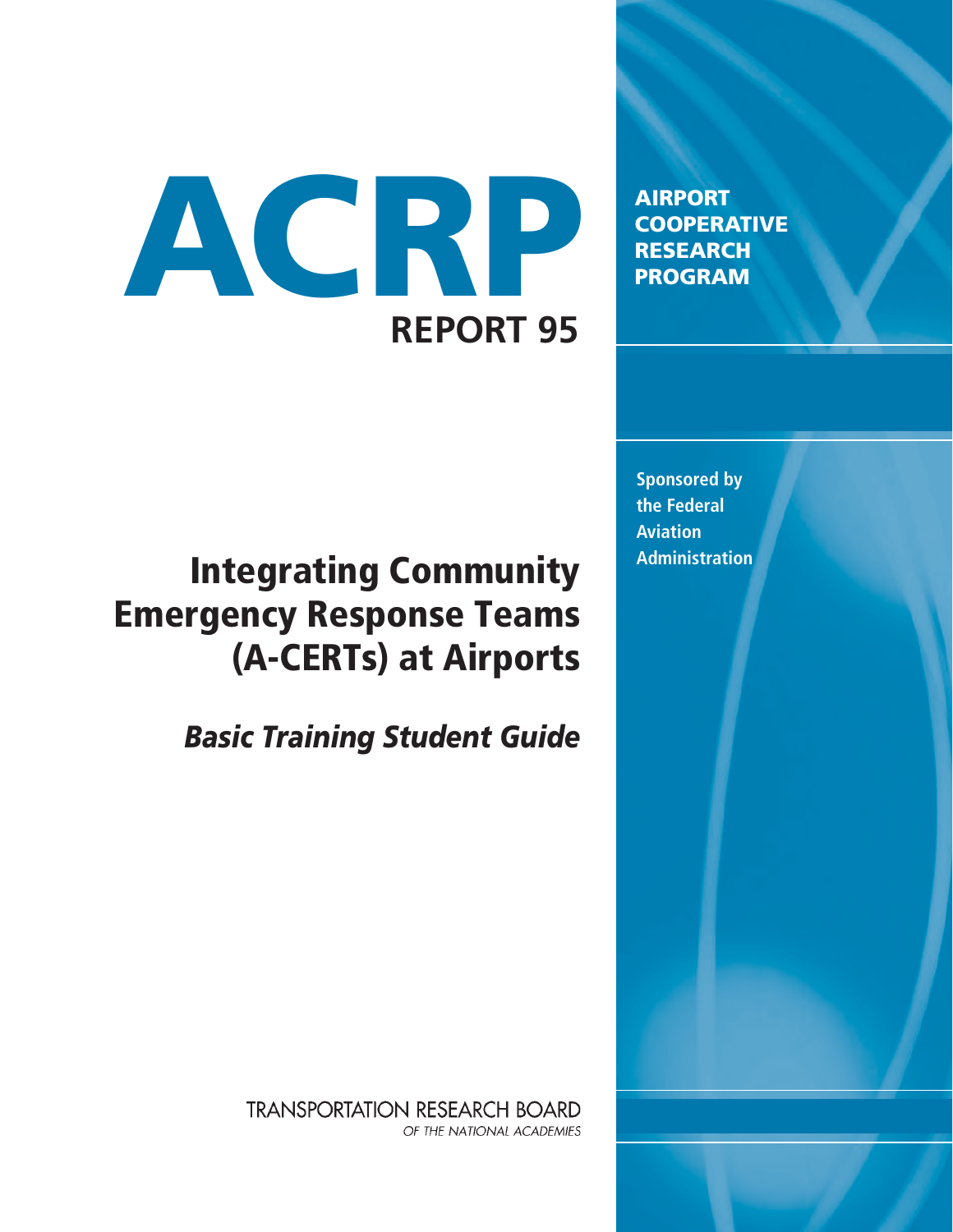### ACRP **REPORT 95**

### Integrating Community Emergency Response Teams (A-CERTs) at Airports

*Basic Training Student Guide*

**IEM** Research Triangle Park, NC

IN ASSOCIATION WITH

**AirportAdmin, LLC** Hibbing, MN

**Kim Kenville Consulting** Grand Forks, ND

**QuinnWilliams, LLC** Santa Monica, CA

**Smith-Woolwine Associates, Inc.** Floyd, VA

Research sponsored by the Federal Aviation Administration

#### TRANSPORTATION RESEARCH BOARD

WASHINGTON, D.C. 2013 www.TRB.org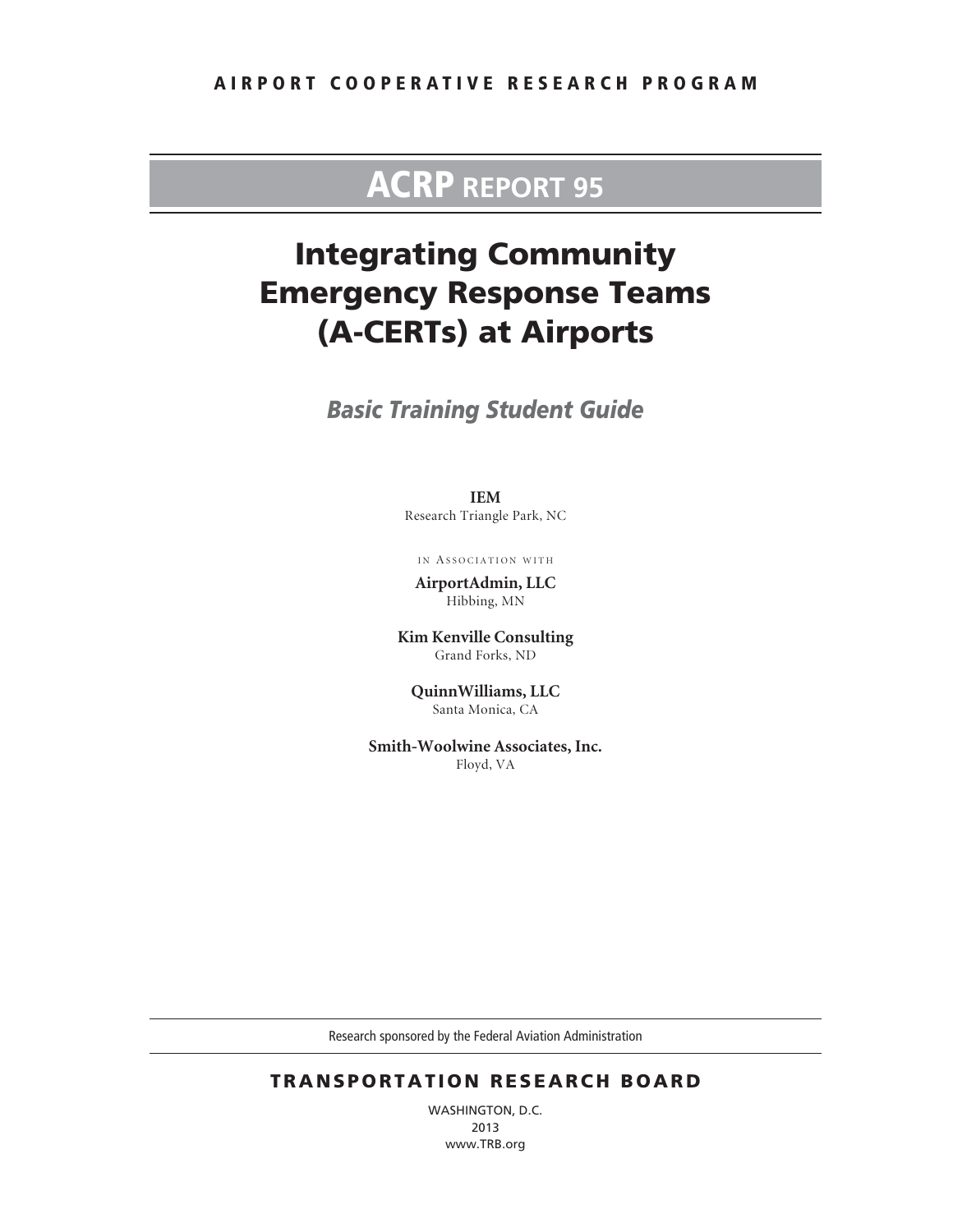### CONTENTS

- Course Overview
- Unit 1 Introduction
- Unit 2 Airport 101
- **Unit 3** Airport Facilities and Tour
- Unit 4 Airport Threats and Challenges
- **Unit 5** Airport Security
- **Unit 6** Airport Access and Escort Procedures
- **Unit 7** Roles and Responsibilities
- **Unit 8** Command and Control
- Unit 9 A-CERT Communications
- **Unit 10** Airport Safety
- Unit 11 A-CERT Resources
- Unit 12 Public Information
- Unit 13 Additional A-CERT Training
- Unit 14 Program Summary
- Unit 15 Resources and Additional Material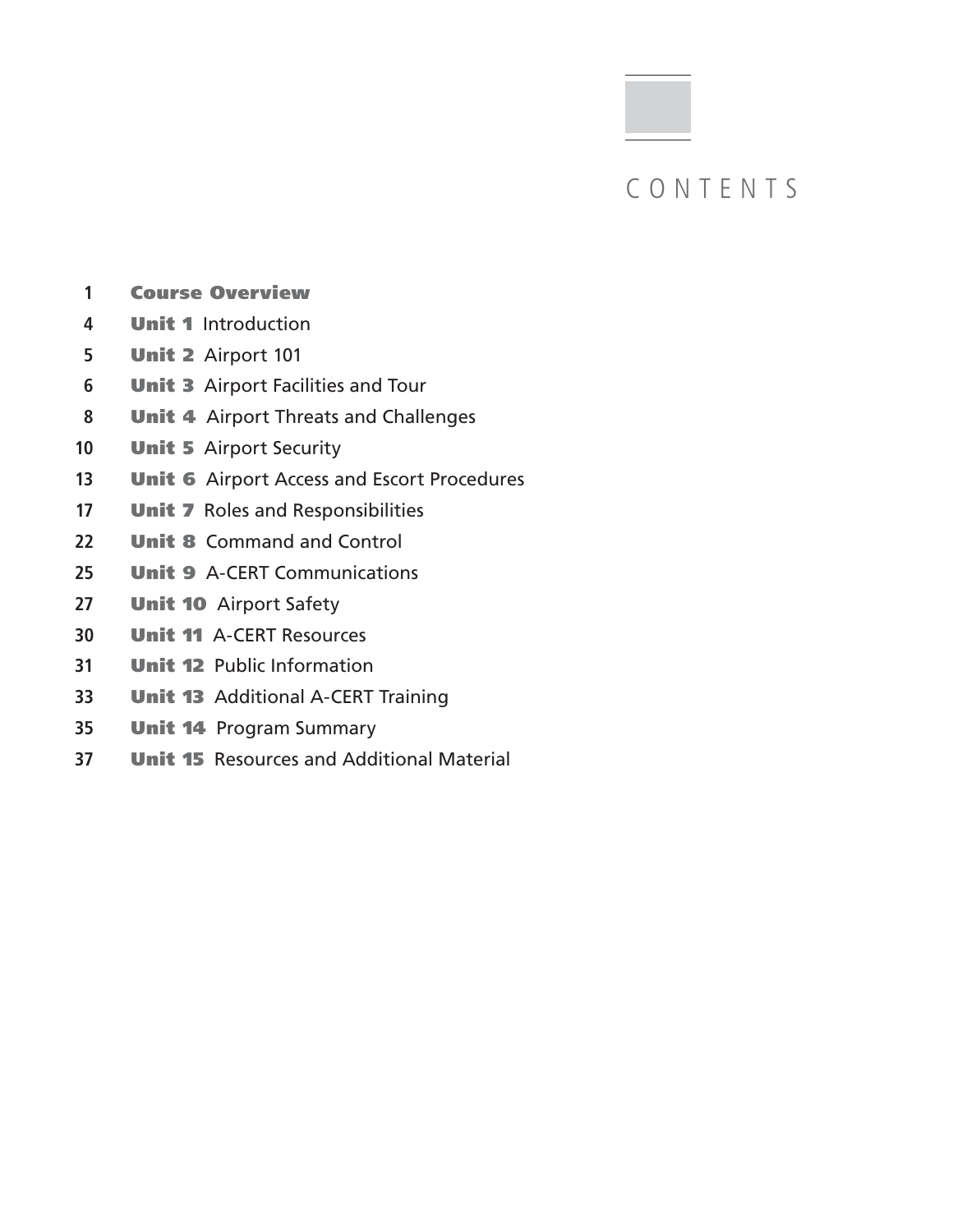# Course Overview

The following is a briefing style format. In this program, students will learn the following in each Unit:

#### • **Unit 1 Introduction**

What is unique about the airport environment? What do Airport Community Emergency Response Team (A-CERT) members need to know about operational components, procedures, and threats?

#### • **Unit 2 Airport 101**

How is an airport structured, controlled, and generally operated? Who are the key players? What are the basic distinctions between operational areas typically located on an airport facility?

#### • **Unit 3 Airport Facilities and Tour**

What are the functional areas of an airport (e.g., airside, landside, public areas, sterile areas) and where are they located?

#### • **Unit 4 Airport Threats and Challenges**

What are the natural and human-caused threats to airport operations?

#### • **Unit 5 Airport Security**

What are the necessary security features of the airport? Which agencies (e.g., U.S. Department of Homeland Security [DHS], Transportation Security Administration [TSA]) are involved, and how do they function?

#### • **Unit 6 Airport Access and Escort Procedures**

What are the access requirements, and who meets these requirements? Who needs escorting, who does the escorting, and how is it done?

#### • **Unit 7 Roles and Responsibilities**

Which agencies are involved in the operation of an airport? What are these agencies responsible for?

#### • **Unit 8 Command and Control**

What general mechanisms are in place to direct and control A-CERT response and recovery activities in the airport environment?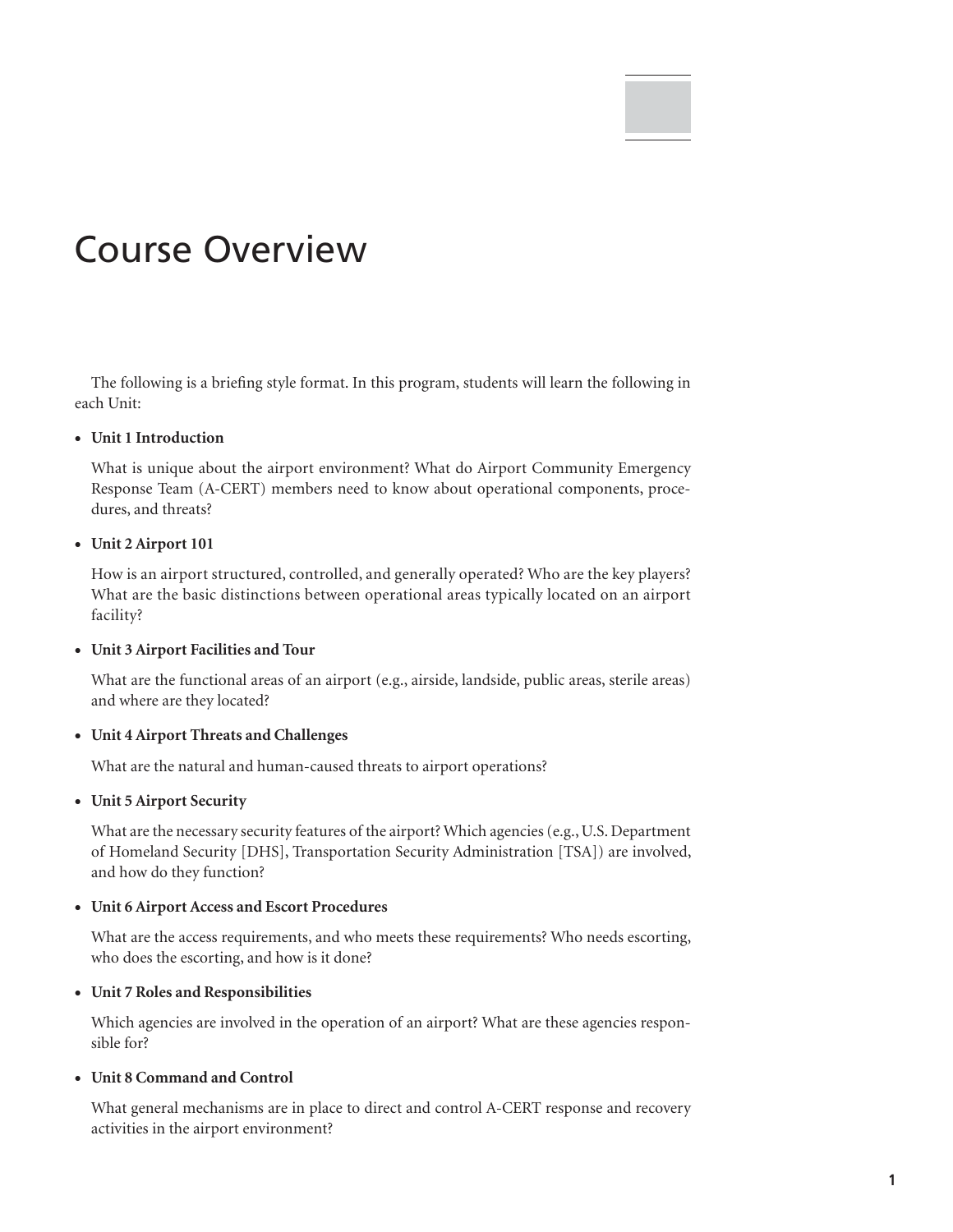#### • **Unit 9 A-CERT Communications**

How will the A-CERT establish communications in an airport response and effectively communicate with other airport responders?

#### • **Unit 10 Airport Safety**

What are the hazards associated with working within the airport environment? Where are these hazards commonly located, and how can they be avoided?

#### • **Unit 11 A-CERT Resources**

Depending on the expected response or recovery activity, what resources will be available to A-CERT members for airport operations? Where are the resources located and accessed? How are they managed? What resources will A-CERT members be required to provide?

#### • **Unit 12 Public Information**

According to the procedures established by the Airport Emergency Plan (AEP)/Emergency Operations Plan (EOP), how should A-CERT members best interact with the public?

#### • **Unit 13 Additional A-CERT Training**

What additional and ongoing training opportunities will be available? What training is required of A-CERT members to maintain proficiencies?

#### **Objectives**

By the conclusion of this program, participants should be able to do the following:

- • Identify the functional areas of an airport.
- • Be familiar with various agencies within the airport community and their responsibilities.
- Be aware of the natural and human-caused threats to airport operations.
- Know the necessary airport security features and their purpose.
- • Understand the airport access and escorting requirements and who needs access or escorting.
- Understand the dangers in an airport and the related safety procedures.
- • Understand key A-CERT operational functions common to all response operations and compatible with the needs of the airport response framework.

#### Airport CERT Student

CERT basic training class IS-317 is the suggested prerequisite to the A-CERT Program training.

It is also recommended that A-CERT students maintain their credentials and undergo and/or maintain current criminal background checks.

#### Scope

The scope of this program includes the following:

- Introduction
- Airport 101
- • Airport Facilities and Tour
- • Airport Threats and Challenges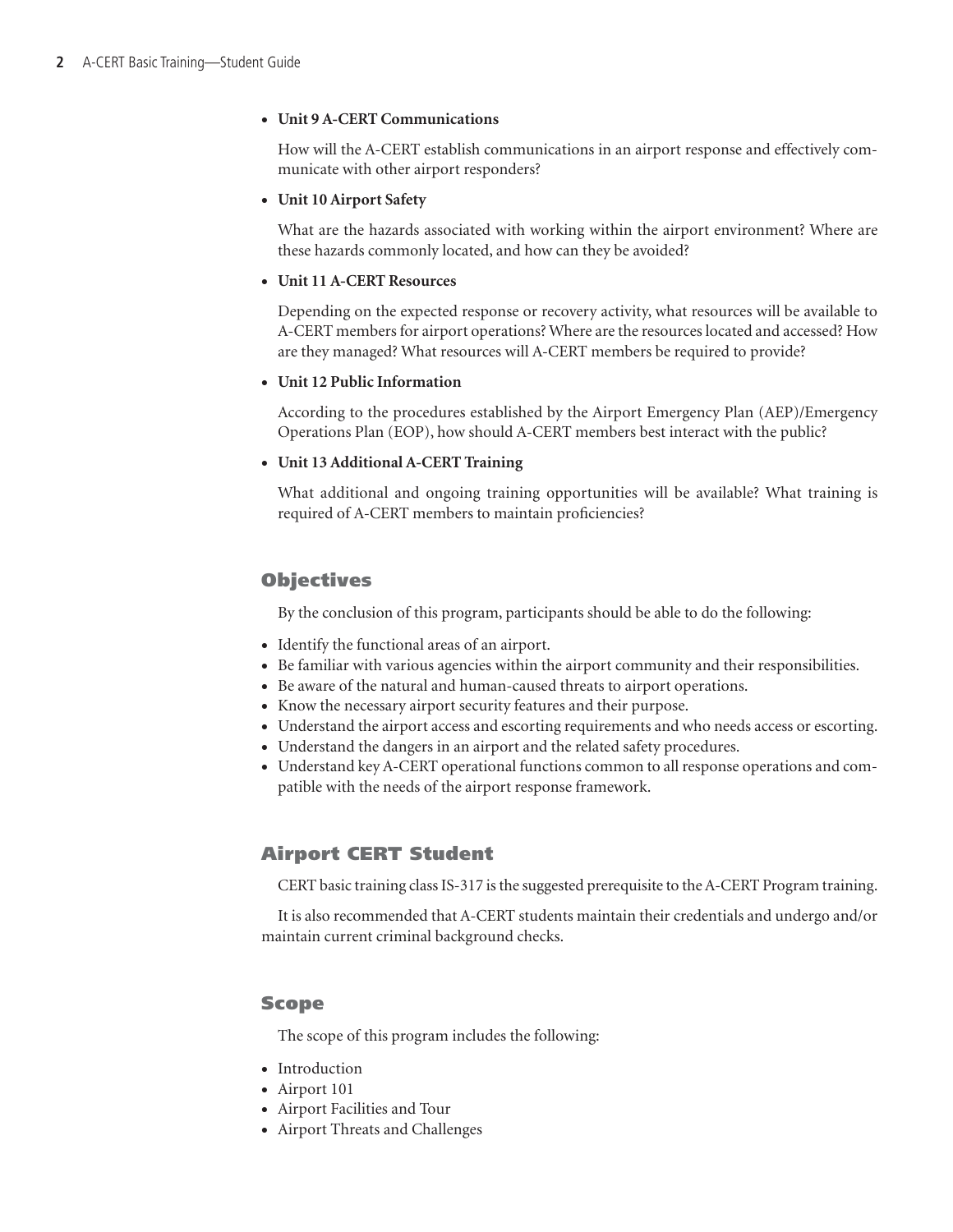- Airport Security
- • Airport Access and Escort Procedures
- • Roles and Responsibilities
- • Command and Control
- • A-CERT Communications
- Airport Safety
- A-CERT Resources
- • Public Information
- • Additional A-CERT Training
- • Program Summary

#### Estimated Completion Time

6 hours of instruction  $+ 1$  hour lunch  $= 7$ -hour day

#### **Notes**

A suggested time plan for this program is as follows:

| Introduction                                | 15 minutes |
|---------------------------------------------|------------|
| <b>Airport 101</b>                          | 10 minutes |
| Airport Facilities and Tour (as needed)     | 45 minutes |
| <b>Break</b>                                | 10 minutes |
| <b>Airport Threats and Challenges</b>       | 30 minutes |
| <b>Airport Security</b>                     | 20 minutes |
| <b>Break</b>                                | 10 minutes |
| <b>Airport Access and Escort Procedures</b> | 20 minutes |
| <b>Roles and Responsibilities</b>           | 20 minutes |
| Lunch                                       | 60 minutes |
| <b>Command and Control</b>                  | 30 minutes |
| <b>A-CERT Communications</b>                | 20 minutes |
| <b>Break</b>                                | 10 minutes |
| <b>Airport Safety</b>                       | 40 minutes |
| <b>A-CERT Resources</b>                     | 20 minutes |
| <b>Break</b>                                | 15 minutes |
| <b>Public Information</b>                   | 15 minutes |
| <b>Additional A-CERT Training</b>           | 15 minutes |
| <b>Program Summary</b>                      | 10 minutes |
| Evaluation                                  | 5 minutes  |
| <b>Total Time</b>                           | 7 hours    |

Note: Some airports may require more time for a tour based on their needs and size.

#### Remarks

The first priority is rescuer safety (e.g., using safety equipment, working with a buddy, performing a thorough size-up). CERT members cannot help anyone if they become victims.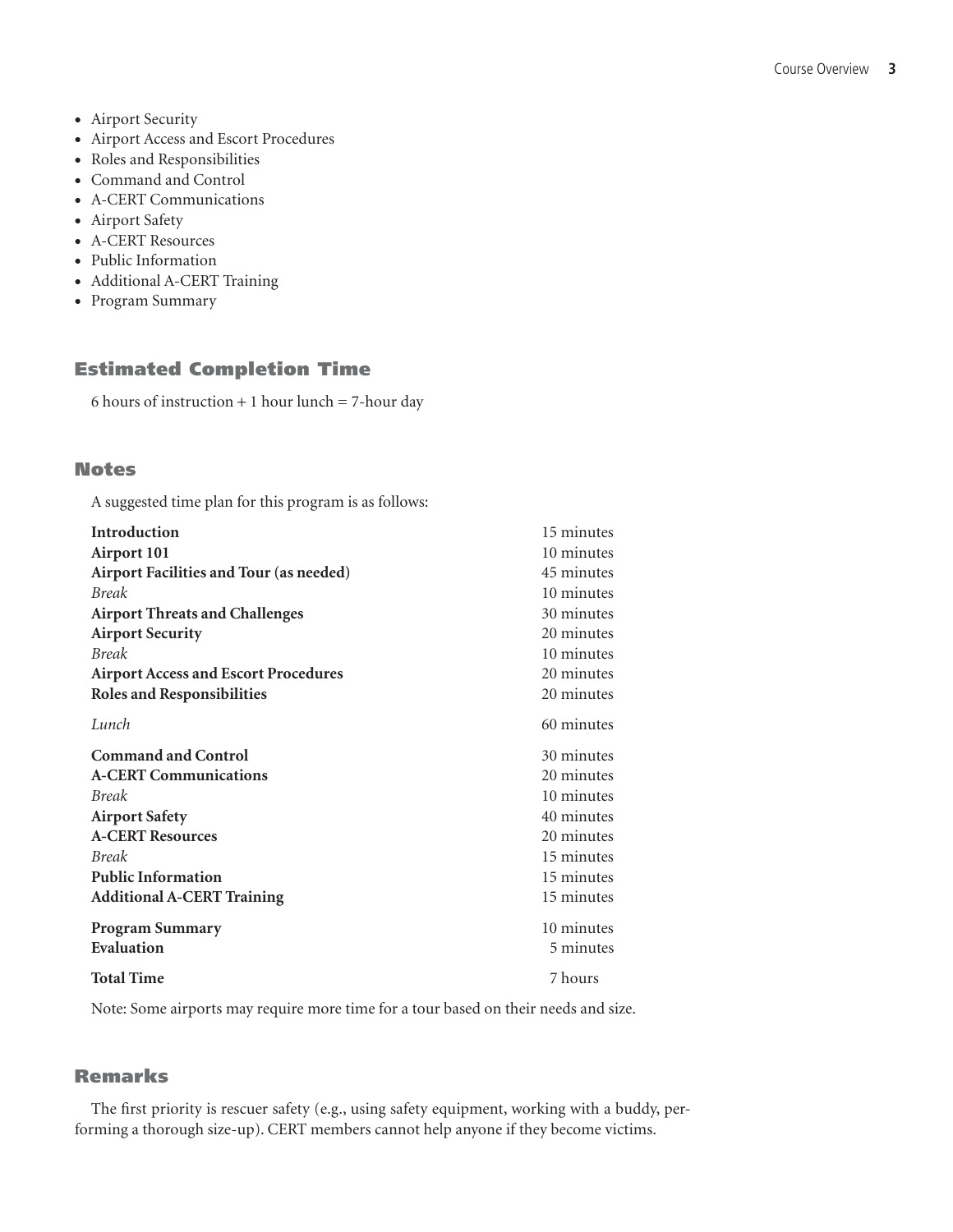# $U N IT 1$ Introduction

The Community Emergency Response Team (CERT) concept was developed by the City of Los Angeles Fire Department in 1985.

After September 11, 2001, Citizen Corps was launched to strengthen community safety and preparedness.

The A-CERT Training Program extends the role of CERT into airports to supplement airport management needs and promote a more efficient response.

#### Instructional Units

This program provides an orientation to airport operations that will facilitate the use of the CERT program at airports of all sizes. Participants will be provided instruction that will familiarize them with the airport environment and important A-CERT operational considerations for responding in that environment.

- Airport 101
- • Airport Facilities and Tour
- • Airport Threats and Challenges
- Airport Security
- • Airport Access and Escort Procedures
- • Roles and Responsibilities
- • Command and Control
- • A-CERT Communications
- Airport Safety
- A-CERT Resources
- • Public Information
- • Additional A-CERT Training
- • Program Summary
	- **—End of Introduction—**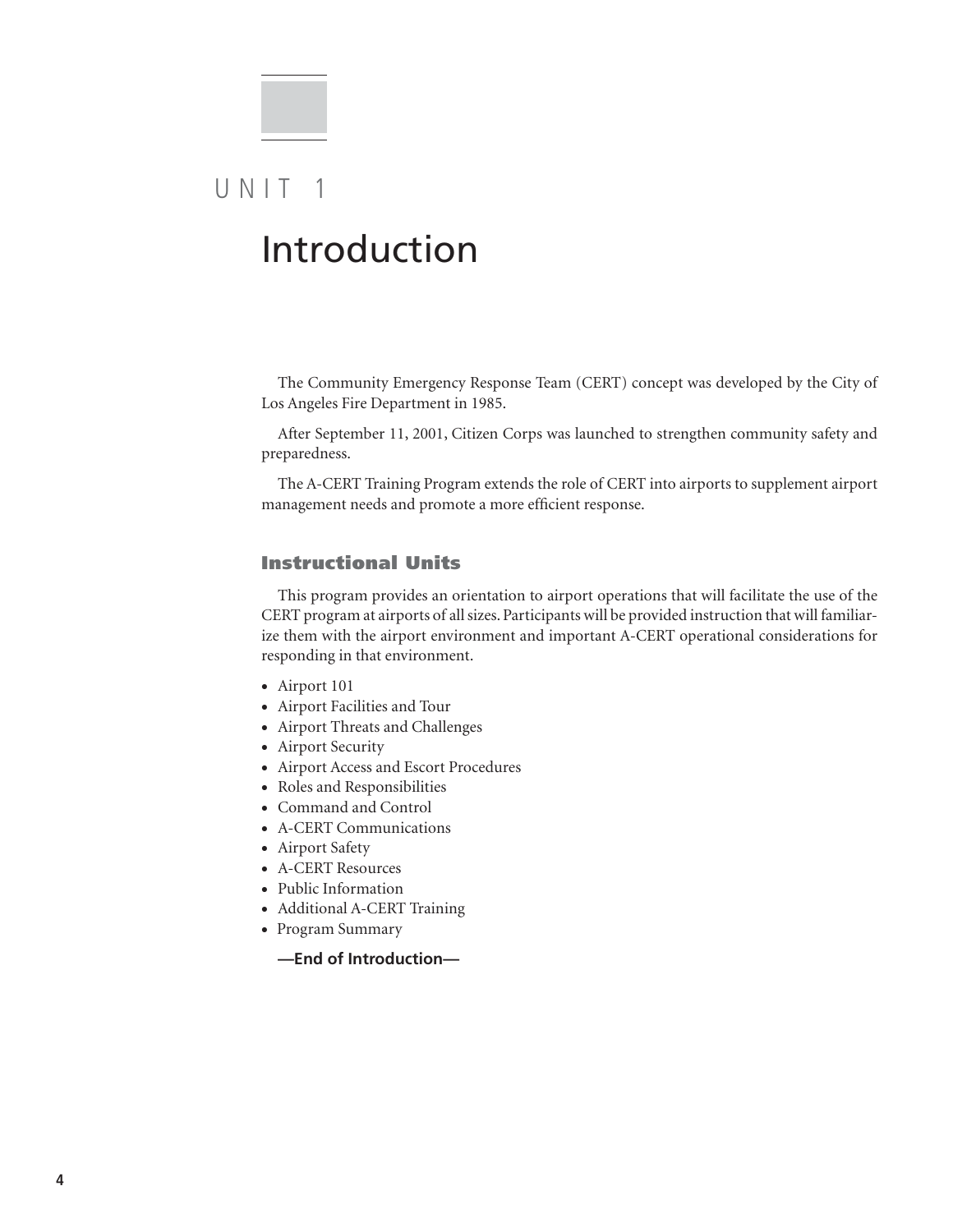### UNIT<sub>2</sub>

# Airport 101

#### Unit Objectives

- • Airport ownership and management structure
- • Airport management role
- Tenants
- • Number of airport employees
- • Non-aeronautical uses

#### Airport Ownership and Management Structure

- Part of city, county, other
- • Municipality, airport authority, other
- Chain of command and organizational structure (e.g., board of directors, staff)

#### Airport Management Role

- • "Landlord" manages property and leases
- • Provides public services (e.g., transportation, concessions, information)
- • Provides public safety and protection

#### Tenants

• Airlines, cargo, businesses, Air Traffic Control (ATC)

#### Number of airport employees

#### Non-aeronautical Uses

#### Unit Summary

- • Airport ownership and management structure
- • Airport management role
- • Tenants
- Number of airport employees
- Non-aeronautical uses
	- **—End of Airport 101—**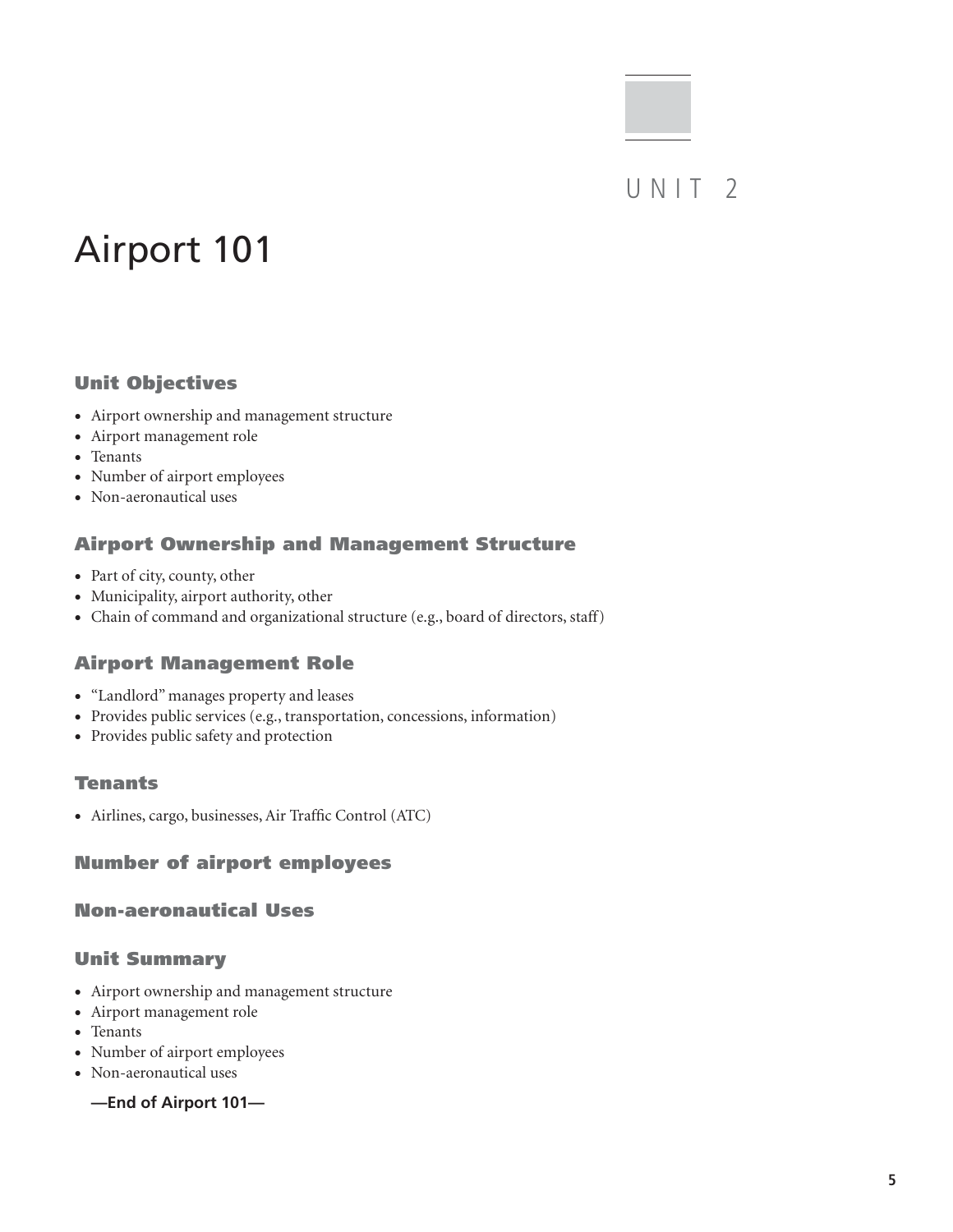### $UNIT<sub>3</sub>$

## Airport Facilities and Tour

#### Unit Objectives

- Security
- Safety
- • Airside
- • Landside
- Other structures
- Current projects or special events
- Public assistance
- Airport emergency plan (AEP)/emergency operations plan (EOP)

Airports are busy and complex facilities designed to accommodate the flow of aircraft arrivals and departures. They require designated areas for aircraft operations, airport operations (e.g., airline, ground maintenance, facility personnel), and the general public. Although airports vary in size and complexity, all must develop procedures and coordinate operations that meet the unique needs of their facilities.

During the tour, your instructor will explain and discuss the physical layout of the airport facilities, airport/tenant operations, and public assistance areas (e.g., offices, first aid, shelters).

Your instructor will also provide a brief overview of what you will see on the tour, including facilities, structures, terminal areas, and safety areas. In addition, your instructor will point out the functional areas of the airport and the regulations that pertain to that area, the functional flow of each operation, and the security zones.

#### Tour Security

- Escorting
- • Objects not allowed in secured areas
- Other security concerns

#### Tour Safety

- • Possible hazards
- Noise protection
- • Other safety concerns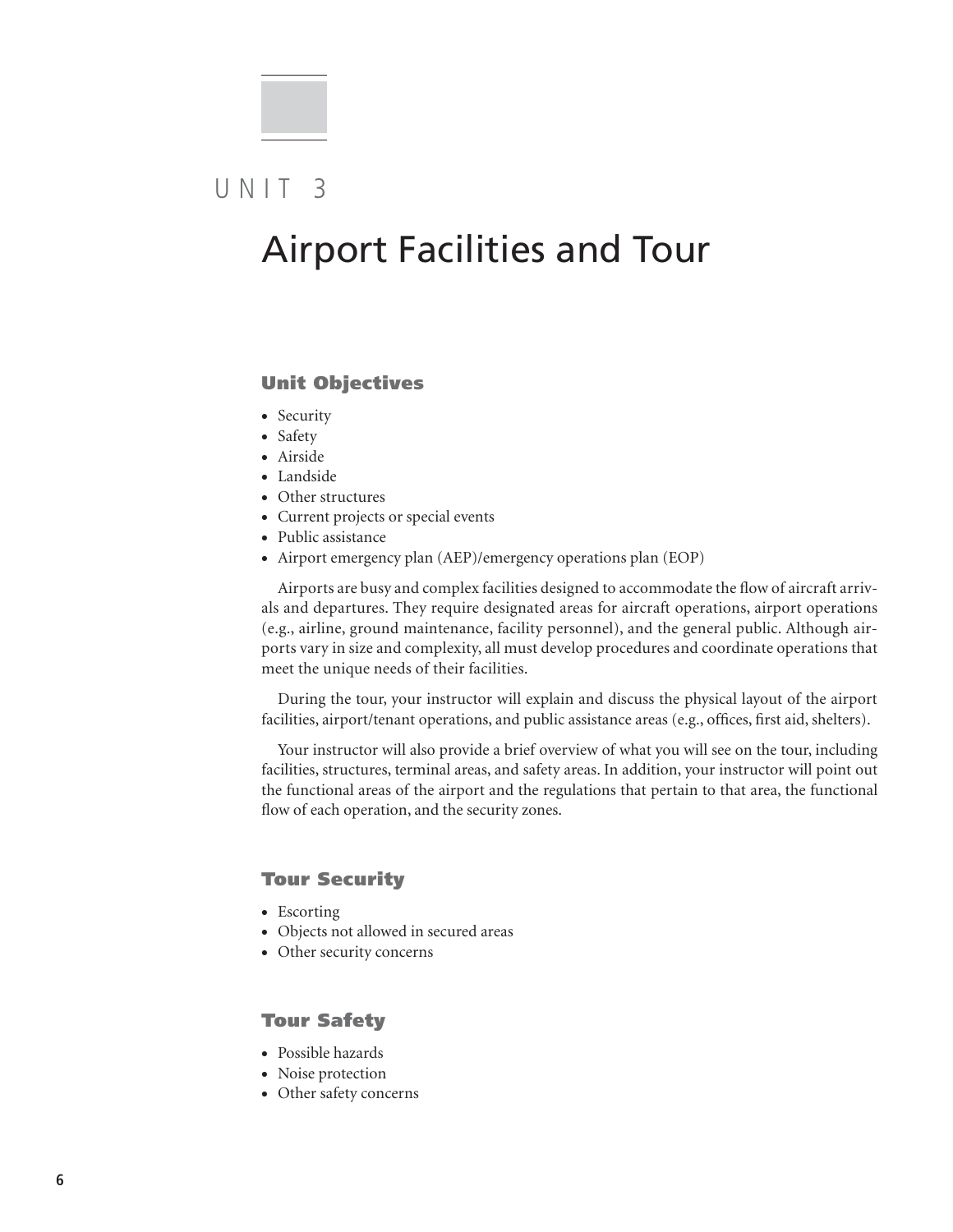#### Airport Facilities

- • Airside
	- The portion of an airport that contains the facilities necessary for the operation of aircraft. Airside involves a system of aircraft movement areas (e.g., runways, taxiways, ramps) associated with activities in support of aircraft operations. Access to airside is controlled.
- • Landside
	- The portion of an airport that provides the facilities for the processing of passengers, cargo, freight, and ground transportation vehicles. Landside areas include public parking areas, walkways, ground transportation facilities, and all other non-airside areas.
- Other structures
	- Terminal buildings and other airport operations buildings may be considered to be on the boundary between airside and landside areas and may therefore need to be designed to accommodate the requirements of both areas.
- • Current construction projects or special events

#### Public Assistance

- • Airport offices
- Security offices
- Information booths
- • First aid resources
- Shelters
- • Telephones
- Other

#### Airport Emergency Plan (AEP)/Emergency Operations Plan (EOP)

#### Unit Summary

- Security
- Safety
- • Airside
- • Landside
- Other structures
- Current projects or special events
- Public assistance
- • Airport emergency plan (AEP)/emergency operations plan (EOP)

#### **—End of Airport Facilities and Tour—**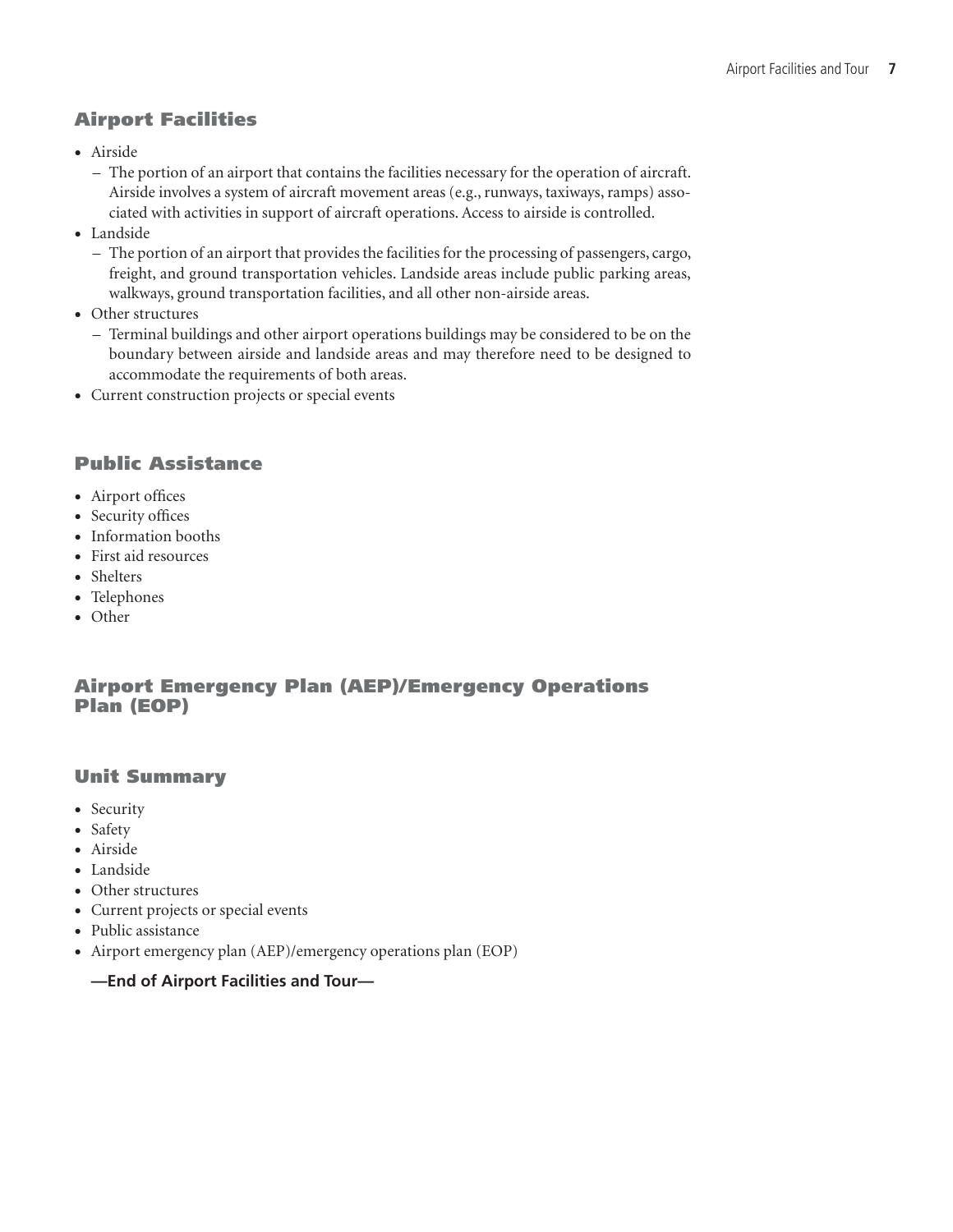### $U NIT 4$

### Airport Threats and Challenges

#### Unit Objectives

- Natural threats
- • Human-caused threats
- Mitigation, response, and recovery: common methods

There are two major types of threats to airports:

- Natural
- • Human-caused

#### Natural Threats

Natural threats come in many forms and levels of intensity ranging from mild to severe. They can cause personal injury, property damage, and disruptions to normal airport operations. Specific natural threats vary across different parts of the country. Some examples include earthquakes, tornadoes, high winds, ice storms, snowstorms, thunderstorms, flooding, hurricanes, volcanic eruptions, wildfires, tidal waves, landslides, mudslides, and droughts.

#### Human-Caused Threats

Human-caused threats may also vary by location and may also have a small or large impact on the community and the normal operation of an airport. Some examples include aircraft accidents, electrical failures, structure or fuel fires, hazardous material (HazMat) releases or spills, terrorist attacks, cyber-attacks, labor strikes, protests, and pandemic flu.

#### Mitigation, Response, and Recovery: Common Methods

Even though threats vary in form and intensity, in most cases they can be addressed with the following common methods for mitigation and response.

• *Emergency planning* and *hazard analysis* is critical, as planning and response preparation is the primary method of preventing and/or lessening the effects of a disaster, also known as *disaster mitigation.* All airports are unique and require emergency planning tailored to their specific attributes and hazards.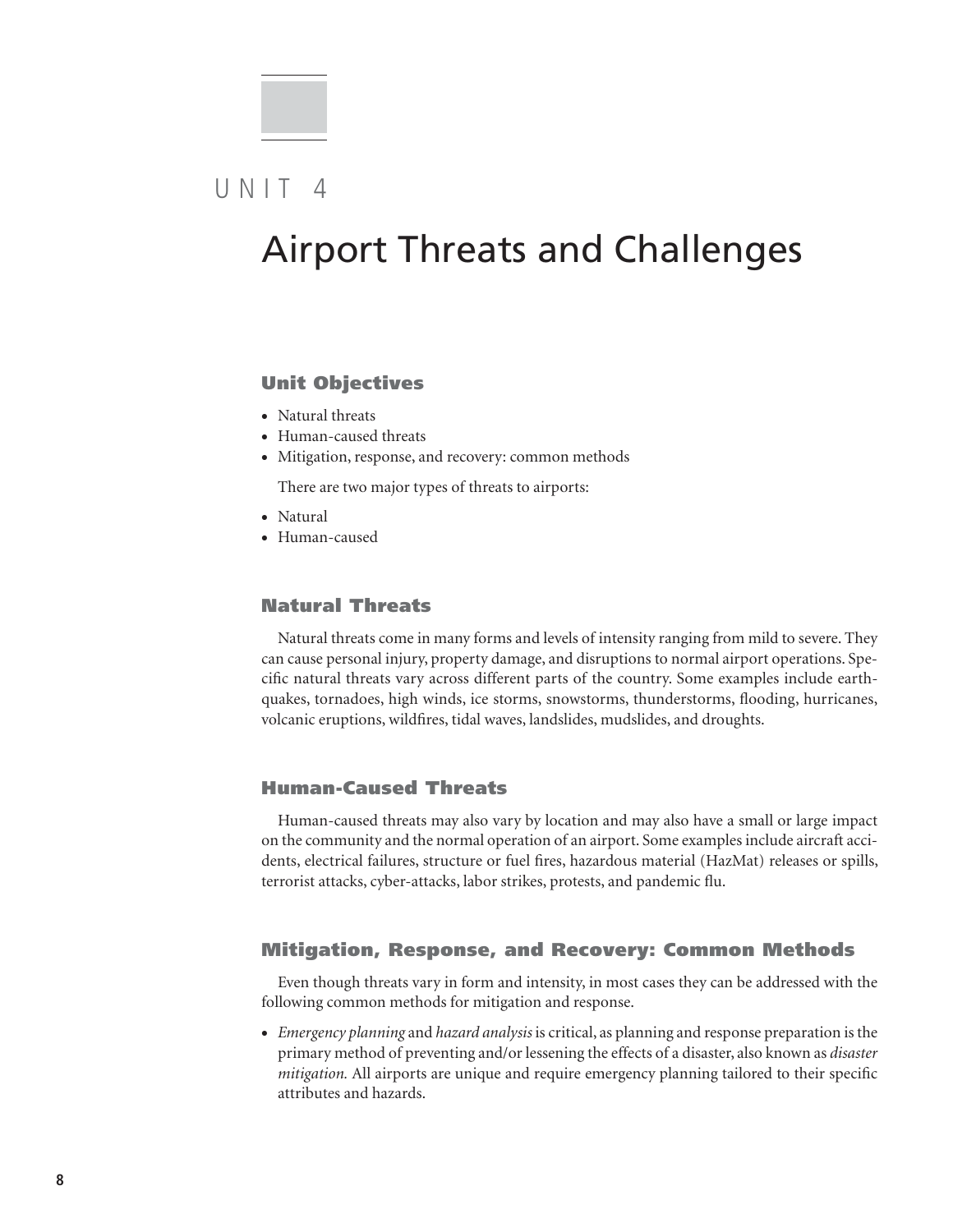Even though threats may come in many forms and their impacts may vary from minor to devastating, they often share common methods for mitigation and response.

- Incident Command System (ICS) includes the equipment resources and personnel working within a common National Incident Management System (NIMS) organizational structure. It is responsible for the management of resources to effectively direct and control the response to an incident.
- • Training and exercise builds the capacity of responders, equipment, and resources through education, practice, and testing.
- Communications and information management are critical components of disaster management. Effective and timely sharing of information supports the maintenance of a common operation picture that will help keep responders up-to-date.
- • Resources are defined as personnel, equipment, and facilities. Effective access, coordination, and management of resources are critical components of incident management because once a resource is tied up or depleted, there is no further capability to respond to an incident.
- • Recovery operations are actions that restore operations back to normalcy. After a disaster, the majority of the heavy lifting is often accomplished by volunteer organizations. This is where CERT teams may be most valuable, as an extended incident response can exhaust paid personnel and their resources.

#### Question

Why is CERT an important part of resource management?

#### Unit Summary

- Natural threats
- • Human-caused threats
- • Mitigation, response, and recovery: common methods

#### **—End of Airport Threats and Challenges—**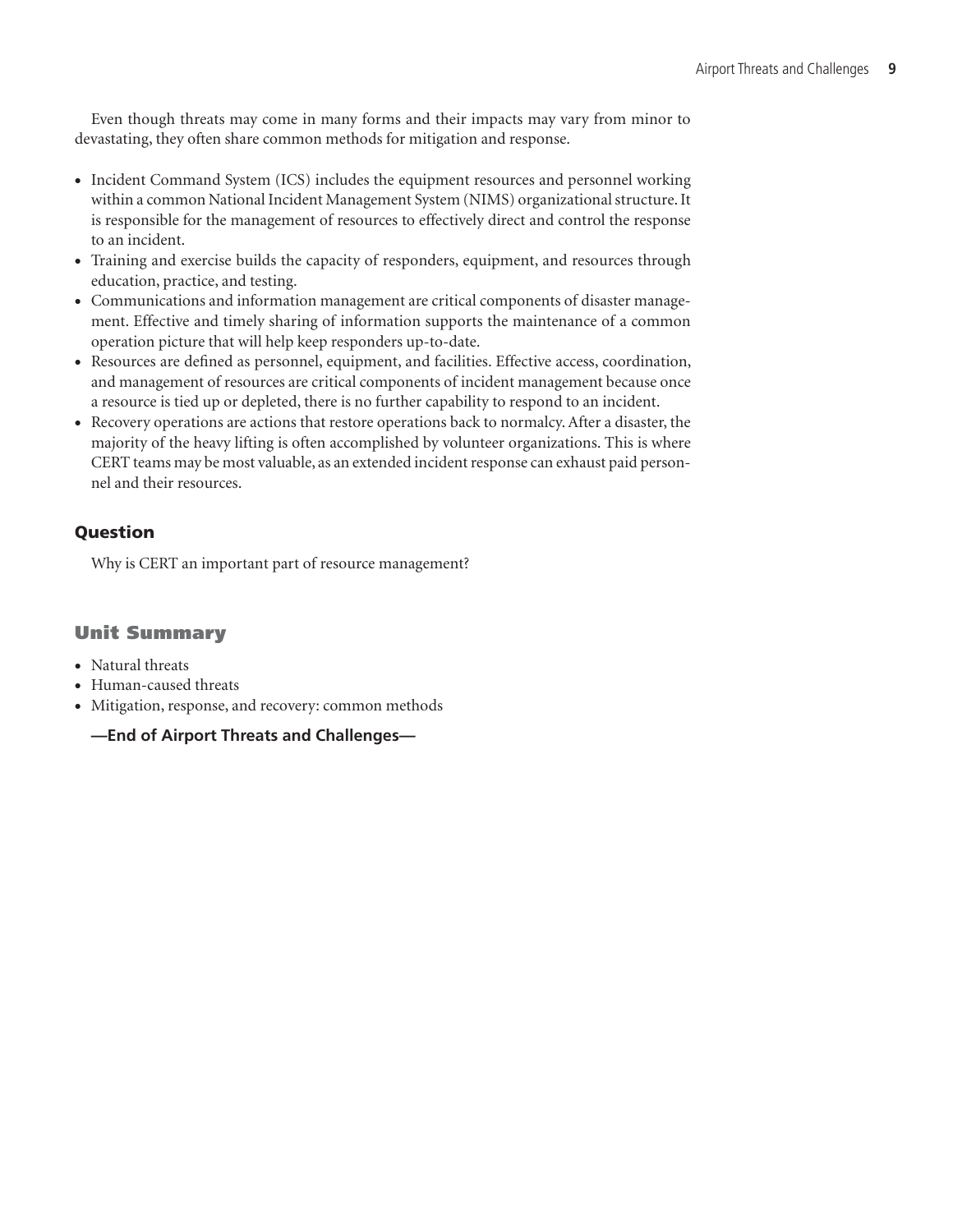# UNIT<sub>5</sub>

# Airport Security

#### Unit Objectives

- History of airport security
- Airport security issues
- • Chain of command
- Types of airport security threats
- Security types
- Security training and threat-reporting procedures

Airports develop the Airport Security Program (ASP) to protect the public and deter criminal activity. These plans are considered Security Sensitive Information (SSI) and are shared on a need-to-know basis only. They are coordinated closely with the AEP/EOP.

#### History of Airport Security

- The Federal Aviation Administration (FAA) established airport and airline security regulations in 1972 primarily to address a series of airline hijackings and other criminal threats. The security regulations were established under Federal Aviation Regulation (FAR) Part 107, "Airport Security" and FAR Part 108, "Airplane Operator Security" to provide control of access to the AOA and prohibit explosives, incendiary, or deadly/dangerous weapons aboard commercial aircraft. Since these regulations applied to commercial air carriers and airports certified for air carrier service, there were no mandates for smaller, general aviation airports to establish and maintain an airport security plan.
- The terrorist attacks carried out on September 11, 2001, changed the way our nation views aviation security. President George W. Bush signed into law the Aviation and Transportation Security Act on November 19, 2001. This law created the TSA within the U.S. Department of Transportation (transferred to DHS, November 2002). TSA became the federal agency responsible for security in all modes of transportation and assumed the federal regulations overseeing aviation security. The FAA's security regulations Part 107 and Part 108 were revised and renumbered in Transportation Statistics Annual Report (TSAR) Part 1542, "Airport Security" and TSAR Part 1544, "Aircraft Operator Security: Air Carriers and Commercial Operators."

#### Airport Security Issues

- • Secured areas vs. non-secured/public areas
- Airport ID Procedures
- Security identification display areas (badging required)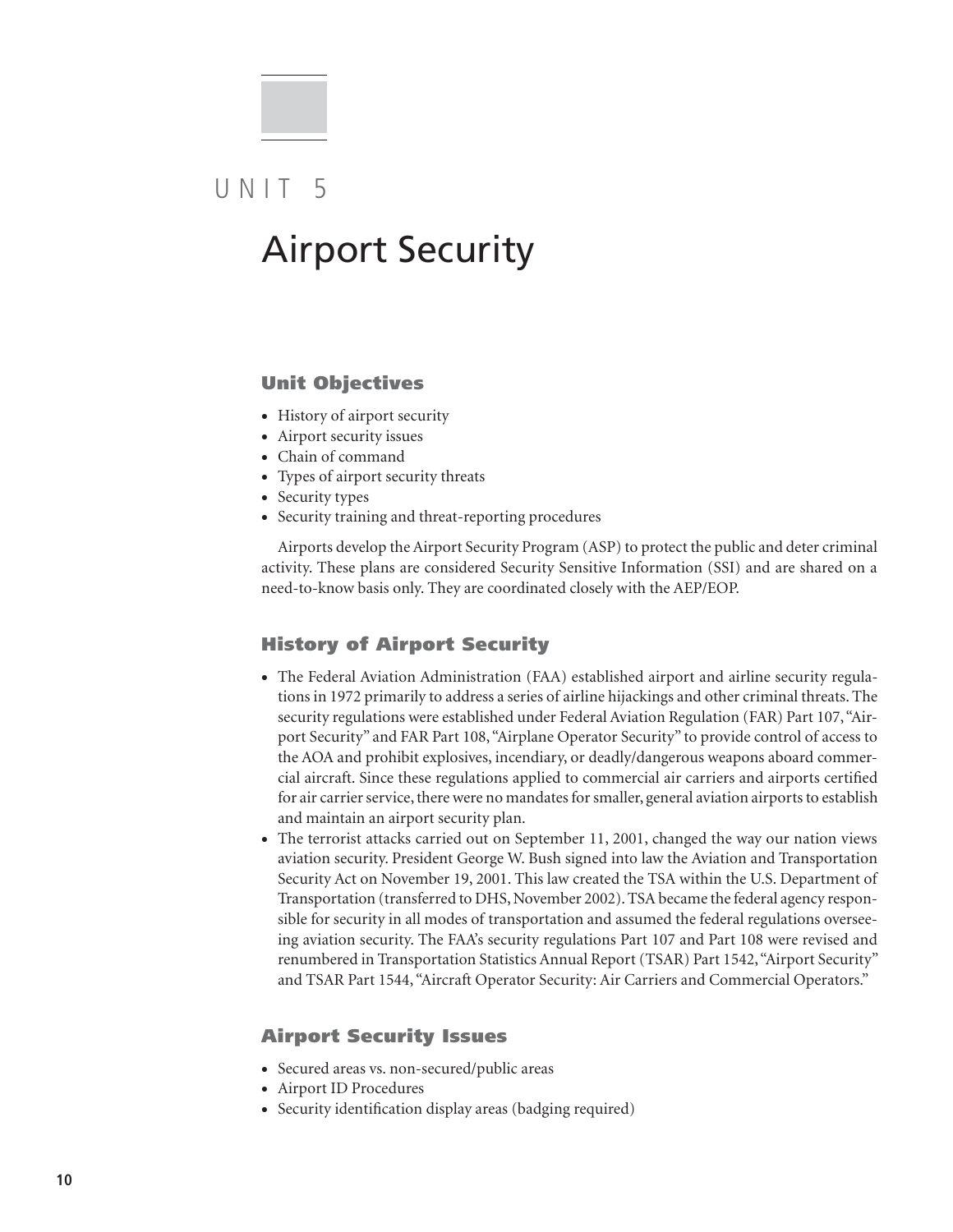- • Vehicle identification procedures
- Public access/public protection
	- Perimeter fencing, gates, locked doors, etc.

#### Chain of Command

- Airport security (on-site)
	- Public persons and property protection
- Local city/county law enforcement
- State law enforcement
- **Federal law enforcement** 
	- TSA regulatory personnel oversee security regulations governing airlines and airports
	- TSA local screeners screen and protect persons and luggage prior to boarding aircraft
	- The U.S. Department of Homeland Security and the Federal Bureau of Investigation (FBI) oversee large-scale and terrorism incidents

#### Types of Airport Security Threats

- Terrorism
- • Vandalism
- • Theft
- Accidental incursions by the public
- Wildlife
- Unreasonable response times from local authorities

#### Security Types

Airports follow several types of security procedures. Different procedures may or may not be in use at a given airport, depending on its size and its role in the national system.

Airports deter threats with the following types of security:

- Physical security
	- Physical security is achieved through design, protective barriers, lighting, access control, lock and key, guards, fences, walls, gates, and directed personnel and vehicular traffic patterns.
	- TSA is responsible for airline security such as screening passengers and luggage.
	- Airport security is responsible for the airport security plan, regulations, physical property, and perimeter security.
- Electronic security
	- Electronic security includes intrusion detection sensors for movement and chemicals, electric eyes, closed circuit television, proximity badges, remote controlled locks, call boxes, and computer controlled access systems.
- Procedural security
	- In accordance with 49 Code of Federal Regulations (CFR) Part 1542—Airport Security, procedural security includes credentials, background checks, pre-approved policies, visitor logs, escorts, soft barriers such as stanchion and rope lines that direct pedestrian traffic, and vehicle, personnel, baggage and cargo searches.<sup>1</sup>

<sup>1</sup> CFR, Title 49: Transportation. http://www.ecfr.gov/cgi-bin/text-idx?c=ecfr;sid=fee7d5a3d0c627ed53c28883dd646f3f;rgn= div5;view=text;node=49%3A9.1.3.5.10;idno=49;cc=ecfr.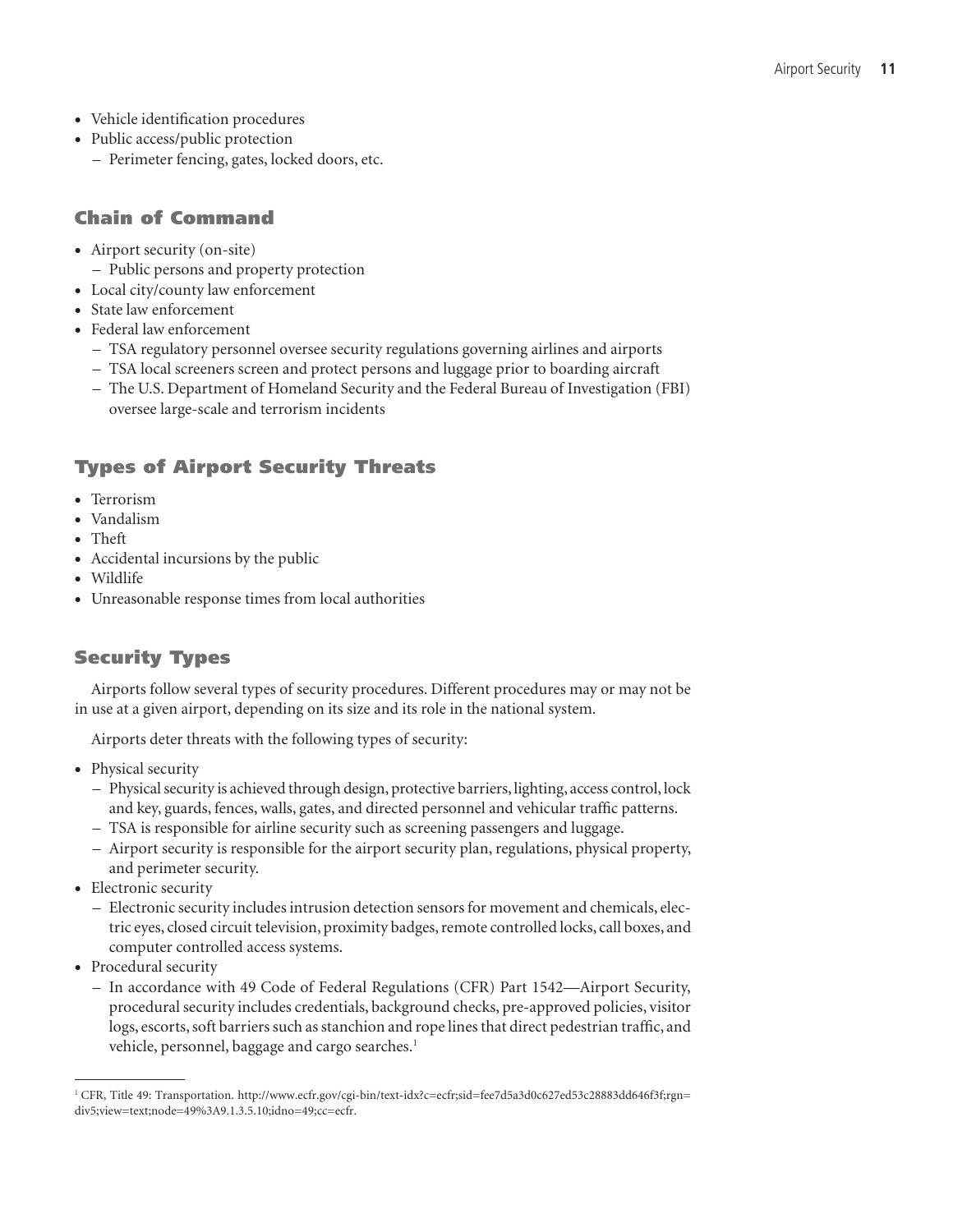- For general aviation airport facilities, procedural security may include key control, securing aircraft, increased vigilance of personnel, and implementation of the airport community watch program.
- • Guards
	- Guards include security personnel such as airport police or security, and Transportation Security Officers (TSOs). Security guards provide observer and over-watch of personnel and physical protection of critical access points and may be on scene as prescribed by TSA. Each commercial service airport is required to have a law enforcement officer (LEO) onsite for commercial airline activities. Non-LEOs may perform other duties as determined by the airport administration.
- Security personnel
	- Security personnel include airport police, security officers, Transportation Security Officers and Federal law enforcement agents from TSA, Customs and Border Protection, etc. Security personnel provide observer and over-watch of travelers and other persons at the airport and physical protection of critical access points and may be on scene as prescribed by TSA. Each commercial service airport is required to have a law enforcement officer (LEO) on-site for commercial airline activities. Non-LEOs may perform other duties as determined by the airport administration.
- Cyber security
	- Cyber security measures include limiting access to computers, network equipment, email and internet; using firewalls and temporary passwords; separating and isolating networks; and physical patrol and inspection for misplaced wires, radio frequency equipment, and unauthorized personal electronics.

#### Security Training and Threat-Reporting Procedures

- Airport Security Training Procedures for A-CERT Volunteers
	- Background checks, credentialing, Security Identification Display Area (SIDA) badging, etc.
	- Familiarization with Airport Property
- Reporting Procedures
	- It is essential that every airport employee, tenant, user, or A-CERT member be familiar with the procedures for reporting unusual or suspicious activity on airport property.
	- Note: TSA recommends that general aviation airports use the GA-SECURE Hotline (866-GA-SECUR) to report suspicious activity. This program was developed in partnership with the National Response Center and launched in 2002.

#### Unit Summary

- History of airport security
- Airport security issues
- • Chain of command
- Types of airport security threats
- Security types
- Security training and threat-reporting procedures

**—End of Airport Security—**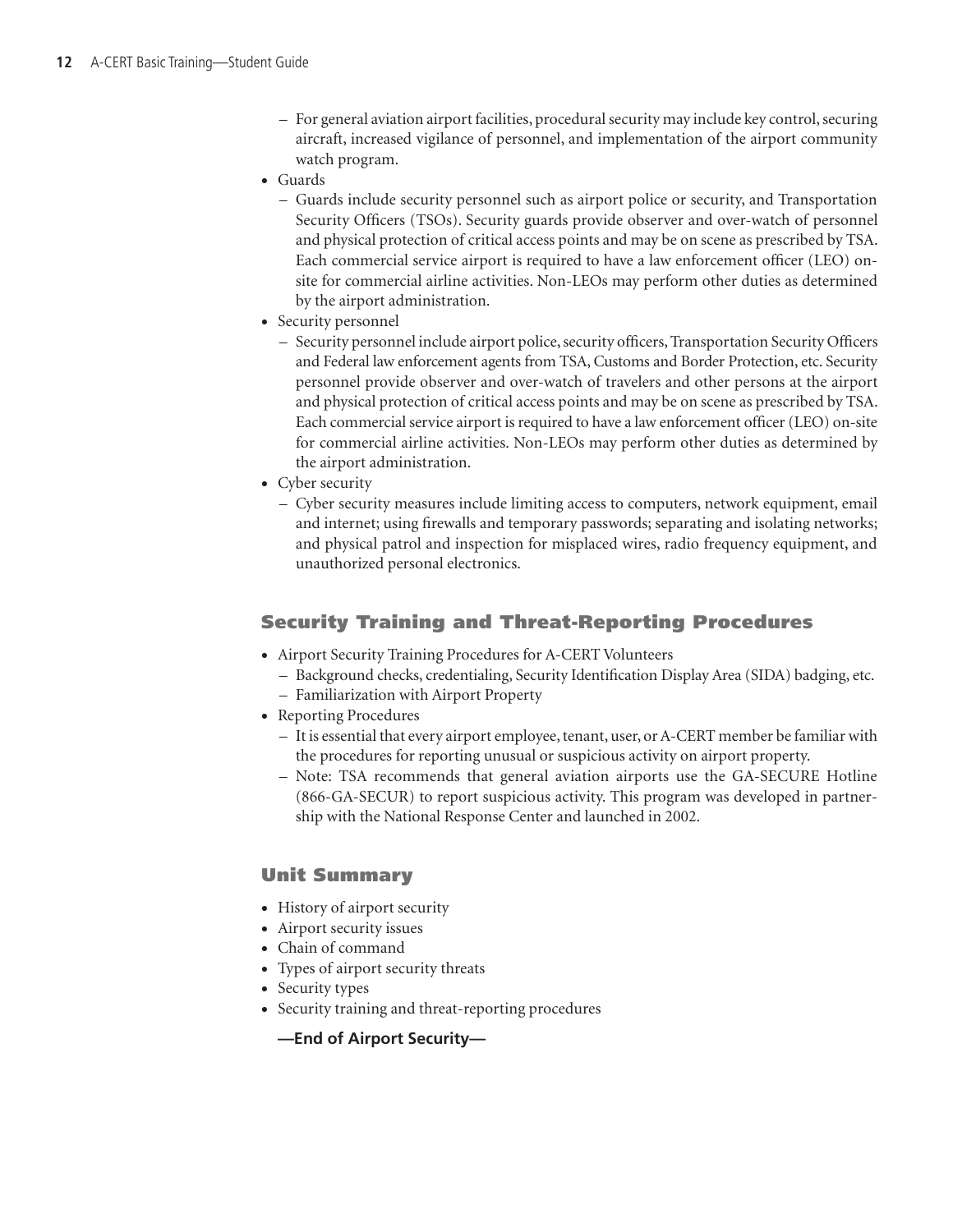### UNIT 6

# Airport Access and Escort Procedures

#### Unit Objectives

- Escort authority
- Escort restrictions
- Access layers
- Public areas
- Sterile areas
- • Aircraft movement/non-movement areas
- Escort procedures
- • Escort into sterile areas
- Airport badge types
- • Vehicle escort
- • Violations

#### Escort Authority

Escorts should be assigned to individuals based upon operational need, including the following:

- Individuals attending a meeting.
- Individuals providing a service (e.g., repair, inventory, delivery).
- Individuals working on a temporary basis who will not be issued a permanent airport identification badge.
- • Individuals who are in the process of getting a permanent badge and are awaiting the results of their background check.

An individual with escort authority may accompany non-badged personnel in the sterile and restricted areas of the airport. Escorts are responsible for the following:

- Notifying the escorted individual that he or she is in a security controlled area.
- • Keeping the escorted individual under observation at all times.
- • Ensuring that the individual under escort does not bring prohibited items into a restricted area unless required for operational purposes (e.g., tools).

The following individuals may be restricted from being escorted:

- Individuals who already have an airport identification badge but do not have it with them. If they have forgotten or misplaced their badge, they must either retrieve their badge or pay for a replacement.
- Individuals who have cleared the background check but do not have a badge—once the background check is complete, the person must obtain a permanent badge.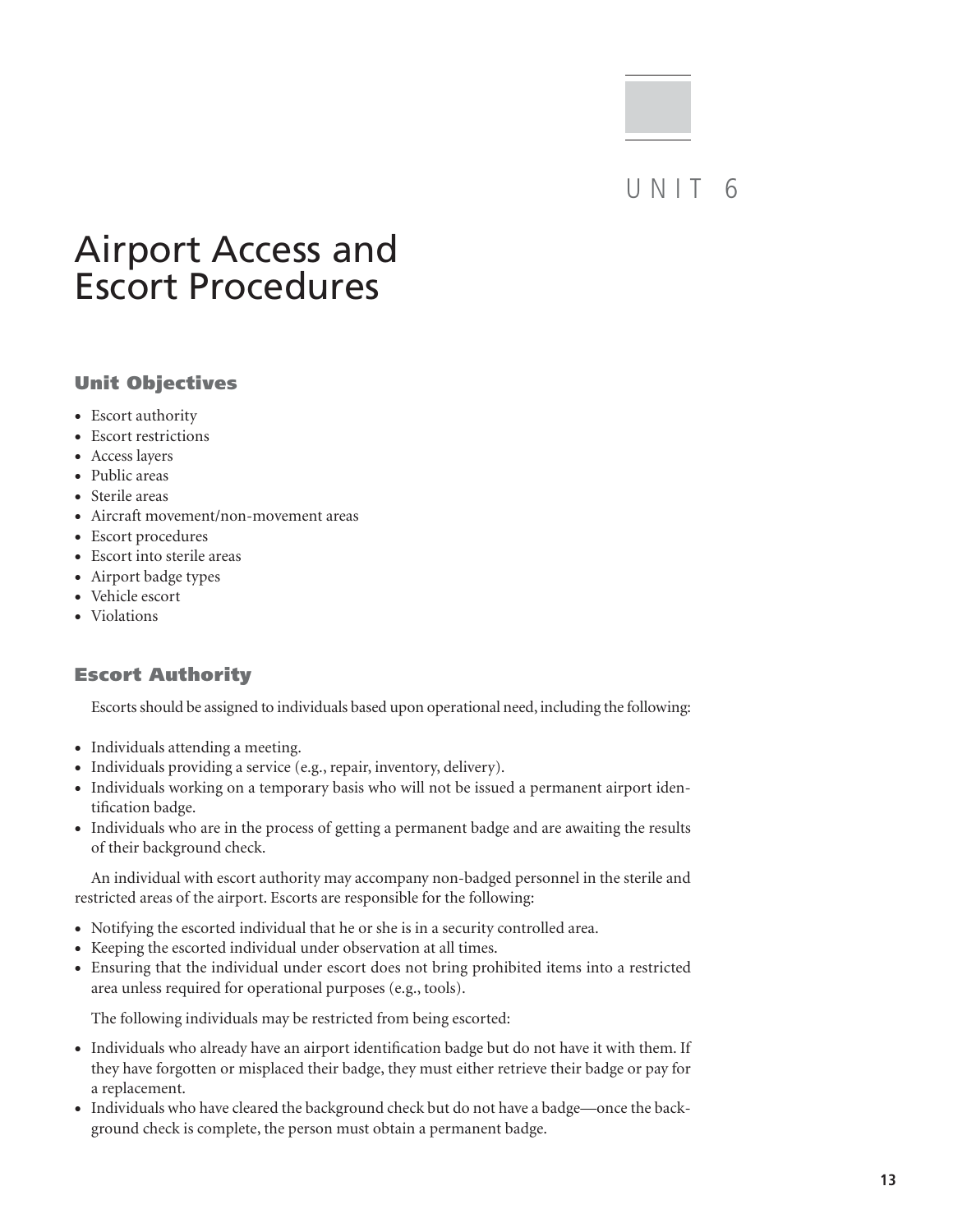#### Access Layers

To maintain functional order and security, the airport establishes and maintains several layers of access for both personnel and motor vehicles.

Details on the layer(s) of access specific to the airport the A-CERT will be supporting should be defined and provided in accordance with the ASP.

ASP documents vary from airport to airport and may include descriptions of many securityrelated areas such as the Air Operations Area (AOA) or the SIDA. Public access to security-related areas is restricted, and A-CERT members will be trained based on the expected response needs of the A-CERT sponsoring agency.

Public access areas include

- Public areas
- Sterile areas

#### Public Areas

Public areas consist of passenger ticket counters, baggage claim, concessions, maintenance areas, intermodal and ground access areas such as ingress and egress routes to the terminal building, parking garages, rental car facilities, public transportation, and other airport support areas. Specific permission is not required to access public areas.

Additional public areas may include vendor storage, employee daycare and workout facilities, pet areas, and business centers. Often, a general aviation terminal is co-located with a fixed-base operator (FBO) and includes administrative areas, flight planning, pilot lounges, and meeting and training rooms.

#### Sterile Areas

Sterile areas are areas inside the passenger screening perimeter and include passenger boarding gates, duty-free shops, and other passenger-only vendors.

#### Escort Into Sterile Areas

Individuals being escorted into the sterile area must be screened for prohibited items. This applies to escorts coming from either the public or secure (ramp) areas.

Individuals being escorted into the sterile area are not required to have their names checked against the FBI watch lists.

Once the individual has been screened, he or she may be escorted into the SIDA and back to the sterile area without going through screening again, provided continuous observation of the individual has been maintained. If a screened individual leaves the sterile area and enters a public area, he or she must be rescreened before reentering the sterile area.

#### Other Restricted Areas

Other restricted areas that may be encountered include the Airport Operations Area (AOA), which includes aircraft movement and non-movement areas and all areas where airplanes are located. Movement areas include taxiways, runways, ramps, etc. Non-movement areas are where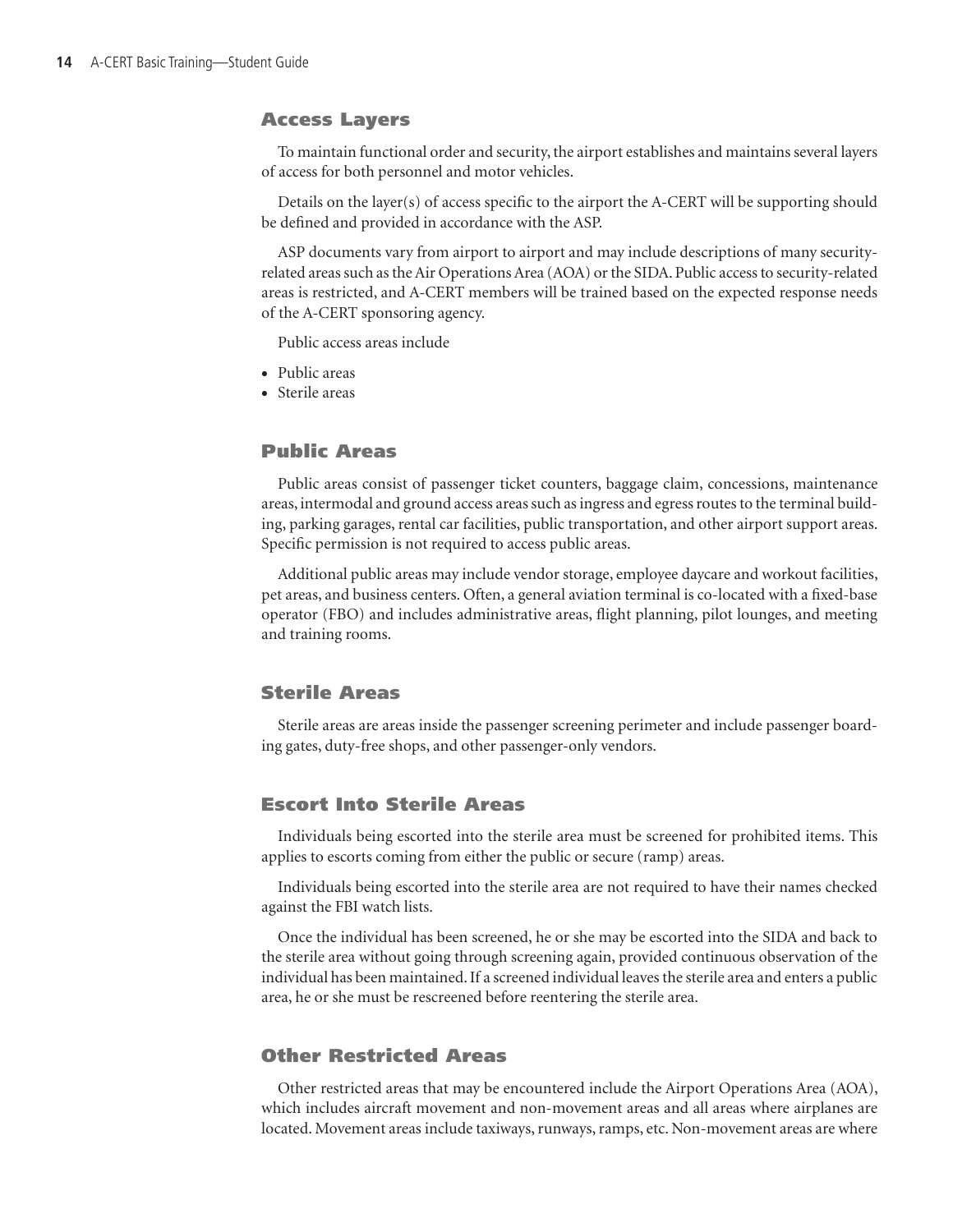airlines park or stage their airplanes for service, refueling, and passenger boarding and de-boarding. Restricted areas may also include a SIDA where a badge issued by the airport must always be displayed.

The airport's administration and tenants may elect to designate other sections of the airport as part of the aircraft movement or non-movement area as well.

People with access to the aircraft movement area include airport administration, police/security, fire, airport operations, airport maintenance, select vendors, aircrews, other airline employees, service personnel, and passengers (post-screening).

#### Aircraft Movement/Non-movement Areas

The aircraft movement and non-movement areas include all areas where airplanes are located. Movement areas include taxiways, runways, ramps, etc. Non-movement areas are where airlines park or stage their airplanes for service, refueling, and passenger boarding and de-boarding.

The airport's administration and tenants may elect to designate other sections of the airport as part of the aircraft movement or non-movement area as well.

People with access to the aircraft movement area include airport administration, police/security, fire, airport operations, airport maintenance, select vendors, aircrews, other airline employees, service personnel, and passengers (post-screening).

#### Escort Procedures

During an event, one of an airport's greatest needs may be for additional escorts. With appropriate training and access, A-CERT members may be able to fill this role.

Airports establish and maintain escort procedures for personnel and motor vehicles to maintain functional order, safety, and security and to reduce threats. Escort procedures must adhere to the airport's FAR Part 139 Certification manual and all TSA regulations.

Each airport has specific needs and procedures for escorts. Following are the basic principles of escort procedures:

- Escort authority
- • Escort into sterile areas
- Badge types
- Vehicle escort
- • Violations
- Additional escorting questions

The escort procedures specific to the airport the A-CERT will be supporting should be defined and provided in accordance with the ASP.

**Note: Escort procedures vary widely by airport and need. As an example, the following**  section was adapted from Salt Lake City International Airport's escort procedures.<sup>2</sup> Please **follow the airport's specific policies and procedures as described in its ASP.**

<sup>2</sup> http://www.slcairport.com/badging/cmsdocuments/Escorts-Procedure.pdf.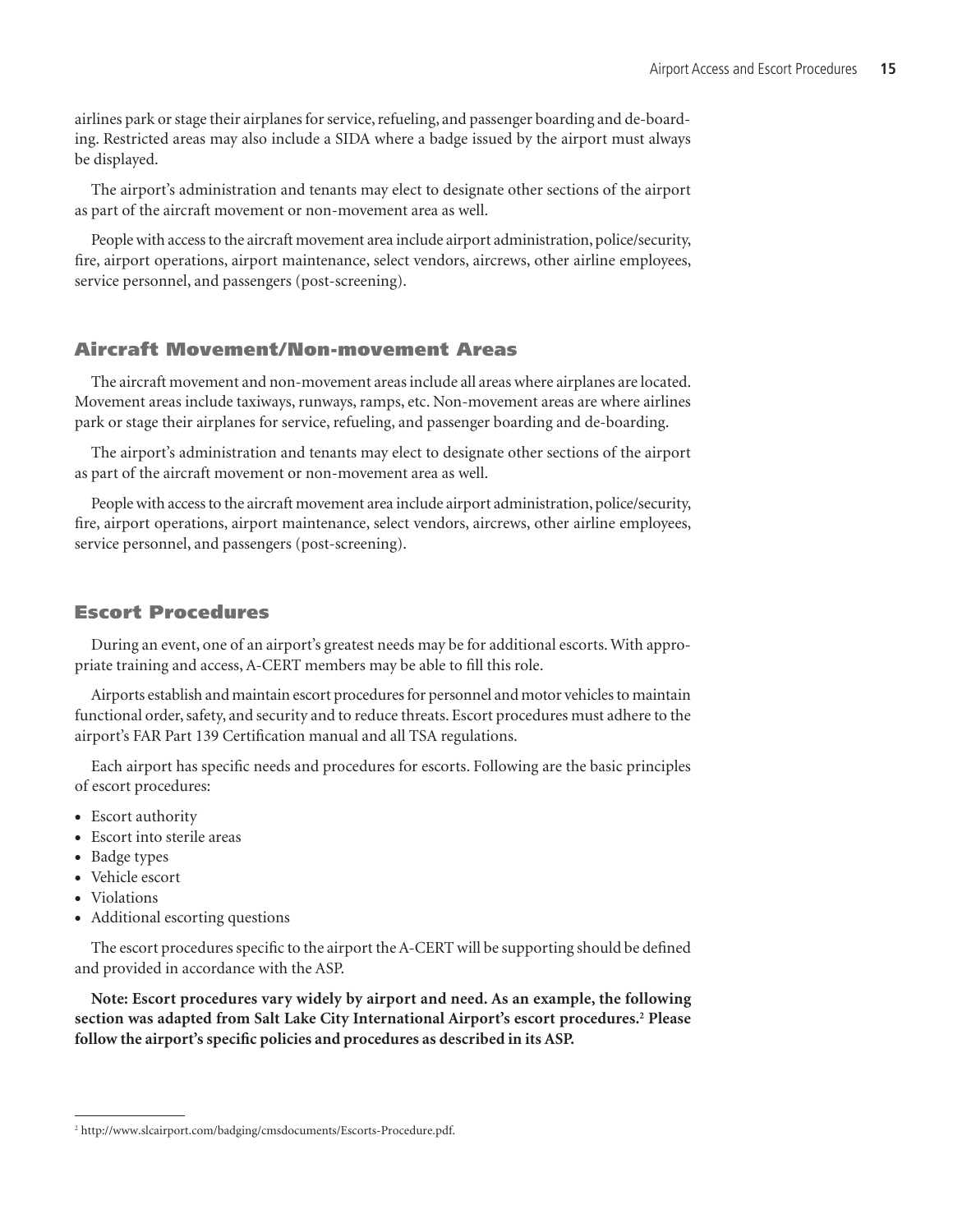#### Airport Badge Types

Airport badge types in use may include the following:

#### Temporary Badge

- • Issued to individuals who will not be issued a permanent airport identification badge but will be working at the airport for a temporary period.
- Issued to those for whom a background check is pending.
- Temporary badges may be used to work in both the SIDA and sterile areas.

#### Visitor Badge

- • Visitor badges are issued to visitors under escort to attend meetings and make site visits, conduct inventory, and make deliveries in the SIDA.
- • The permanent badge holder is accountable for controlling visitor badges and must return them to the security office when they are no longer needed.
- Visitor badges do not authorize entry into the sterile area.

#### Sterile Area Pass

• Each airport has its own procedures for badging, which are articulated with FAA and TSA.

#### Vehicle Escort

Vehicles entering the secure area under escort must first be inspected. This inspection includes a search of the vehicle and driver. The driver under escort must display either a temporary badge or a visitor badge on their person.

#### Violations

- • Reporting
- Access denied
- Local, state, and federal penalties

#### Unit Summary

- Escort authority
- Escort restrictions
- Access layers
- Public areas
- Sterile areas
- Aircraft movement/non-movement areas
- Escort procedures
- • Escort into sterile areas
- • Airport badge types
- • Vehicle escort
- Violations

#### **—End of Airport Access and Escort Procedures—**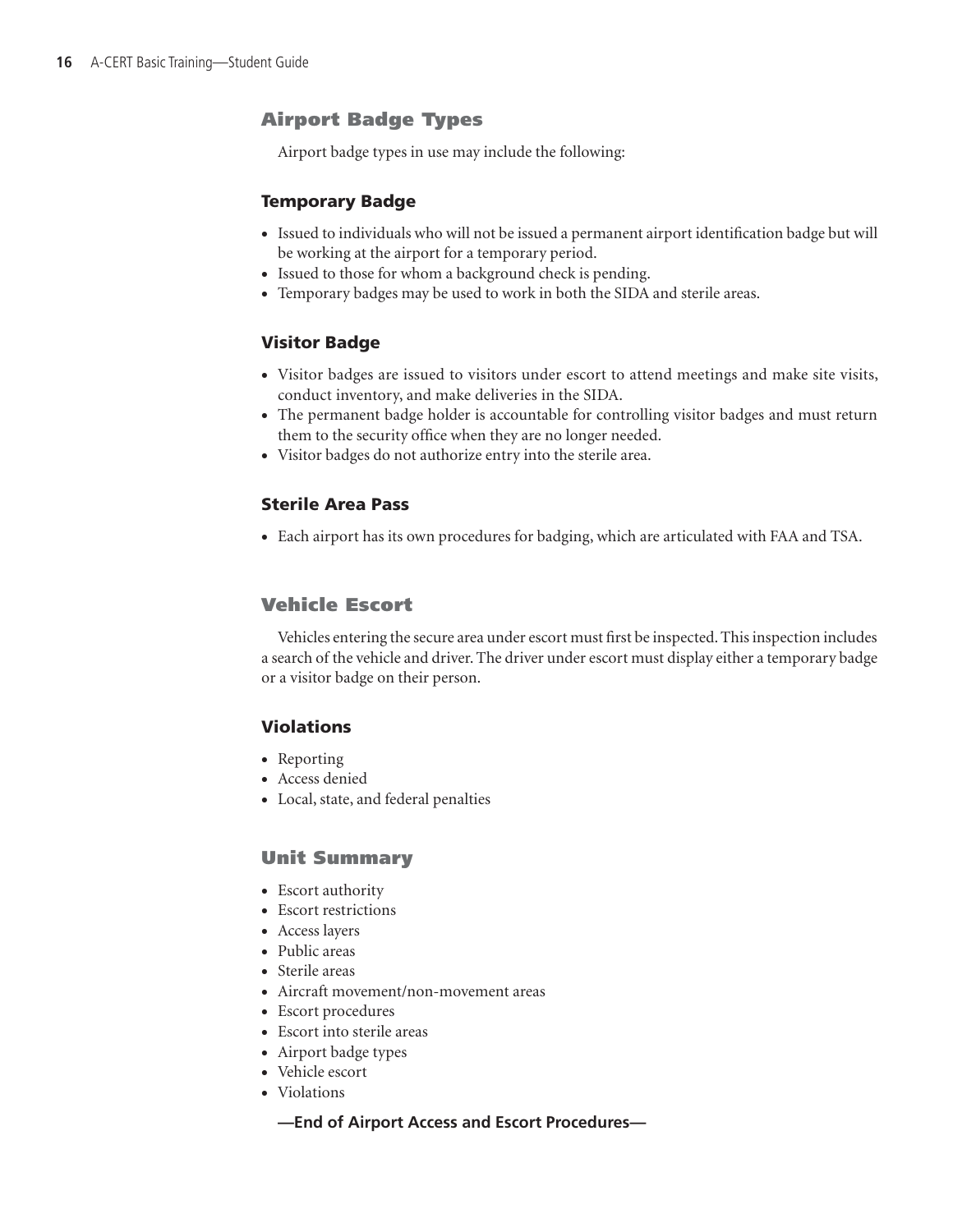### UNIT<sub>7</sub>

# Roles and Responsibilities

#### Unit Objectives

- Mutual-aid agencies
- • Airport (sponsor) agencies
- Federal agencies
- State agencies
- • Local agencies
- • Private agencies
- Public groups
- • Volunteer agencies

The airport has developed and maintains an AEP/EOP to address foreseeable emergencies and promote efficient response. AEPs/EOPs include the roles and responsibilities of airport personnel. A-CERT volunteers may supplement the AEP/EOP by performing certain functions to assist the airport. A-CERT's roles and responsibilities at an airport may or may not be similar to those in the community.

#### A-CERT Roles and Responsibilities

A-CERT members may represent the "public face" of an airport during a disaster, so it is important to behave professionally. A-CERT personnel may engage with the public when they perform some of the following duties:

- • Conduct damage assessments
- Staff family support centers
- Augment evacuation efforts
- • Conduct airport debris inspections and removal
- Serve as drivers
- Provide scene security assistance
- • Assist with search and rescue
- • Provide assistance with mass casualty patient transport
- Conduct facility supplies review (e.g., first aid kits)
- • Serve as interpreters

#### Mutual-Aid Agencies and Roles

In an event such as an aircraft accident involving substantial damage and fatalities, airport resources will be devoted to actions such as initial response and providing assistance to the National Transportation Safety Board (NTSB). Airports may rely on outside agencies with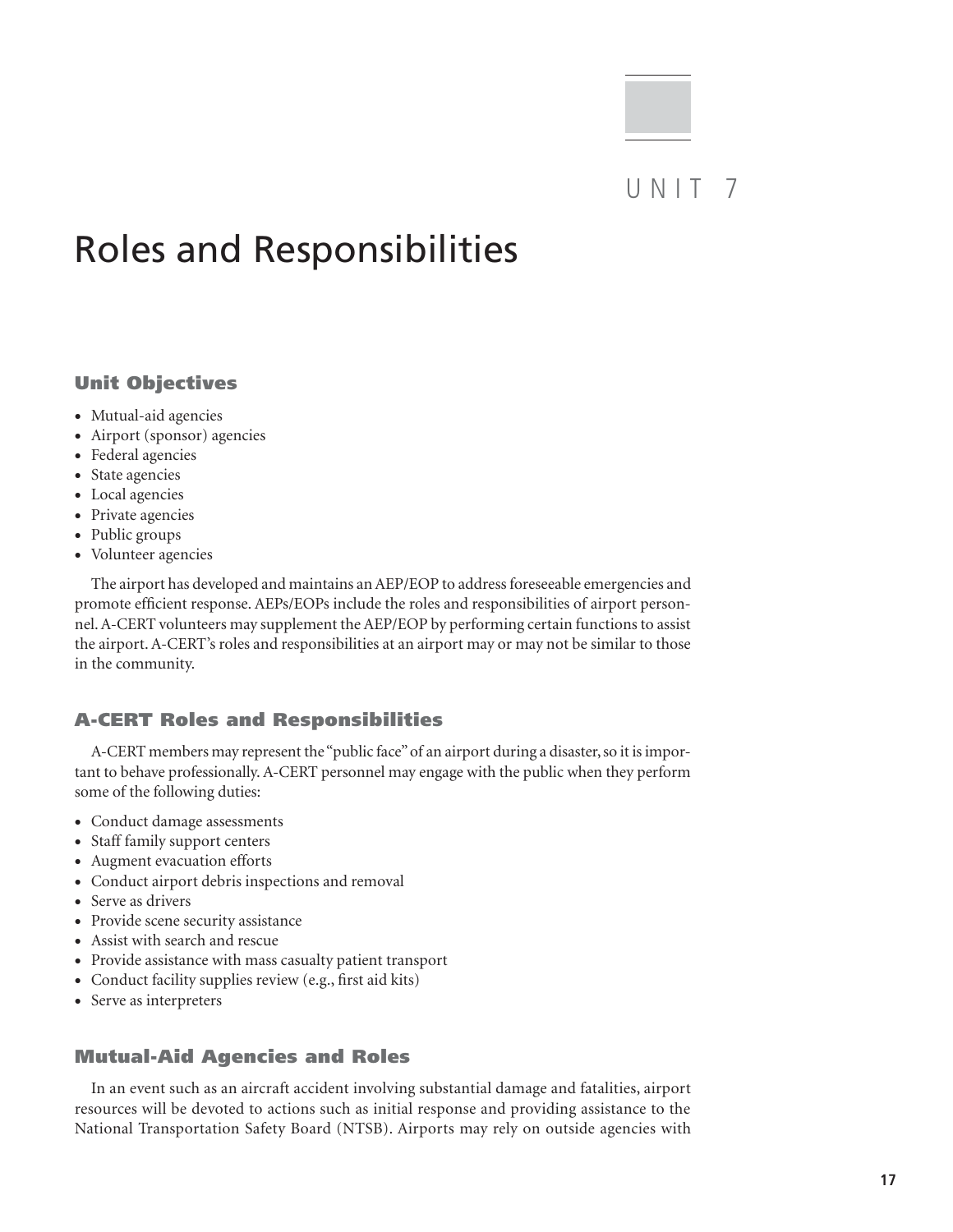mutual-aid agreements, including Federal, State, local, private, and nonprofit agencies and organizations.

Stakeholders may include the following:

- • **Airport (Sponsor) Agencies** such as airport owner; airport authority; airport administration; airport operations and maintenance; airport rescue and firefighting (ARFF); and airport security. Local chain of command should be followed.
- • **Federal agencies** such as the FAA; TSA; ATC; U.S. Department of Transportation (DOT); NTSB; FBI; Customs and Border Protection (CBP); Immigration and Customs Enforcement; DHS; Federal Emergency Management Agency (FEMA); U.S. Department of Energy; Occupational Safety and Health Administration (OSHA); U.S. Department of Health and Human Services; Centers for Disease Control and Prevention (CDC); Environmental Protection Agency (EPA); and the military.
- **State agencies** such as state aviation offices; the state department of transportation; the state department of energy; state police/highway patrol; state emergency management agencies (EMAs); the state OSHA; the state department of health and human services; and state environmental agencies.
- • **Local agencies** such as community police; fire; emergency medical services (EMS); emergency management; health and human services; public works; and the airport authority or aviation department of the state, county, or local government in charge of managing the airport.
- • **Private companies** such as air carriers, air cargo carriers, FBOs, car rental companies, airportbased businesses, airport vendors, contracted airport and terminal service providers, airport suppliers, retail businesses, media, and construction companies. In some cases, private companies may include contracted airport ARFF or security companies.
- • **Public groups** such as strandees, survivors, family members, spontaneous volunteers, curiosity seekers, and event spectators.
- • **Volunteer agencies** such as United Service Organizations (USO); the American Red Cross; animal rescue; the Salvation Army; and other volunteer organizations active in disasters (VOADs).

#### Airport (Sponsor) Agencies

Airport (sponsor) agencies are the various airport entities required to operate the airport and vary depending on the size and complexity of the facility. There are several types of ownership for public use airports (e.g., airport authority, municipal airport management, contracted management).

- An airport authority is a quasi-government entity recognized as an independent local government entity that owns and operates the airport. A local, state, or county government may stand up an aviation division to create an airport authority to manage one or several airports in their jurisdiction. The airport authority assumes responsibility for airport operations.
- Airport management is tasked with the overall responsibility for the administration and dayto-day operation of the facility.
- • Airport security is responsible for traffic, criminal control, and crowd control.
- ARFF is responsible for aircraft rescue and firefighting, search and rescue, responding to explosions, and HazMat operations.
- Airport operations and maintenance is responsible for the routine and preventive maintenance on the airfield as well as grounds and snow removal operations.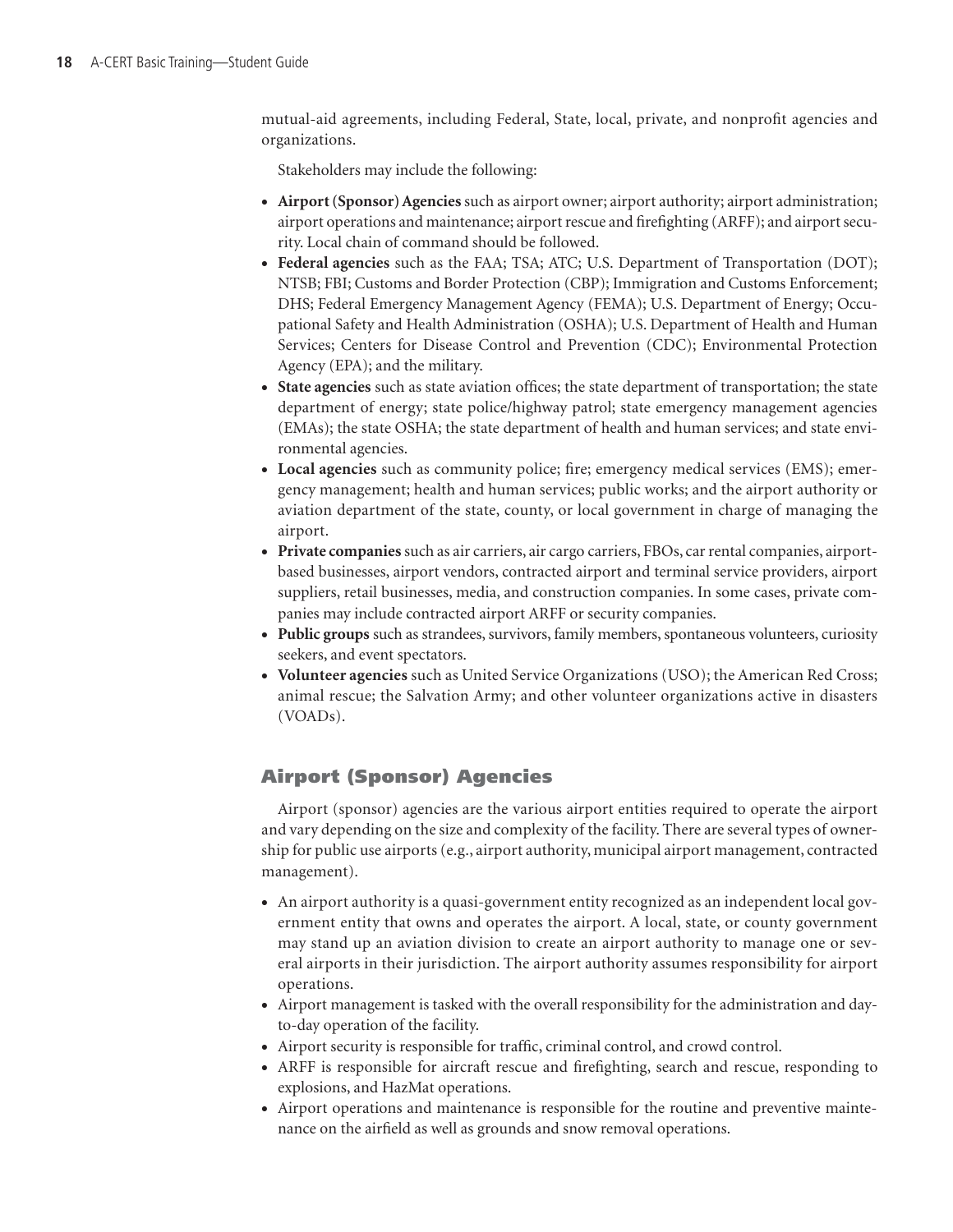#### Federal Agencies

Federal agencies have unique roles. No single agency is in charge; administration depends on the event or incident.

- • The FAA has the authority to regulate and oversee all aspects of civil aviation in the United States.
- • The Transportation Security Administration (TSA), which includes the Federal Air Marshal Service (FAMS) and airport aviation screeners at airports across the country, provides passenger and baggage security screening and general airport security.
- • Air Traffic Control (ATC) is an element of the FAA that provides air traffic control to aircraft both on the ground at airports (i.e., when in the aircraft movement area), and en route. ATC functions may be contracted.
- • The Department of Transportation (DOT) oversees federal highway, air, railroad, maritime, and other transportation administration functions including the FAA.
- The National Transportation Safety Board (NTSB) is an independent U.S. government investigative agency responsible for civil transportation accident investigation.
- • The FBI serves as both a federal criminal investigative body and an internal intelligence and counterintelligence agency.
- • Customs and Border Protection (CBP) is responsible for identifying, investigating, and dismantling vulnerabilities regarding the nation's border, economic, transportation, and infrastructure security.
- The Department of Homeland Security (DHS) is responsible for protecting citizens from and responding to terrorist attacks, human-caused accidents, and natural disasters.
- FEMA coordinates the response to and mitigation of disasters that overwhelm the resources of local and state authorities.
- • The Centers for Disease Control and Prevention (CDC)'s Quarantine Station serves to limit the introduction of infectious diseases into the United States and to prevent their spread.
- The Environmental Protection Agency (EPA) is responsible for protecting human health and the environment by writing and enforcing regulations.
- • In certain situations or airports, the military may be responsible for evacuation, supplies, or other duties such as fire protection.

#### State Agencies

State agencies also share in different roles, depending on the event.

- State aviation offices oversee state airports and aviation operations (e.g., crop dusting, private airfields).
- State police/highway patrol enforce safety of motorists and traffic laws on interstate highways, and support local police departments.
- • The state homeland security agency is responsible for protecting citizens from and responding to terrorist attacks, human-caused accidents, and natural disasters.
- The state EMA coordinates the response to and mitigation of disasters that overwhelm the resources of local authorities.
- The state OSHA falls under the state department of labor and is responsible for ensuring safe and healthy work environments.
- The state department of health and human services is responsible for protecting the public health and providing essential human services to people such as medical care, sheltering, and feeding.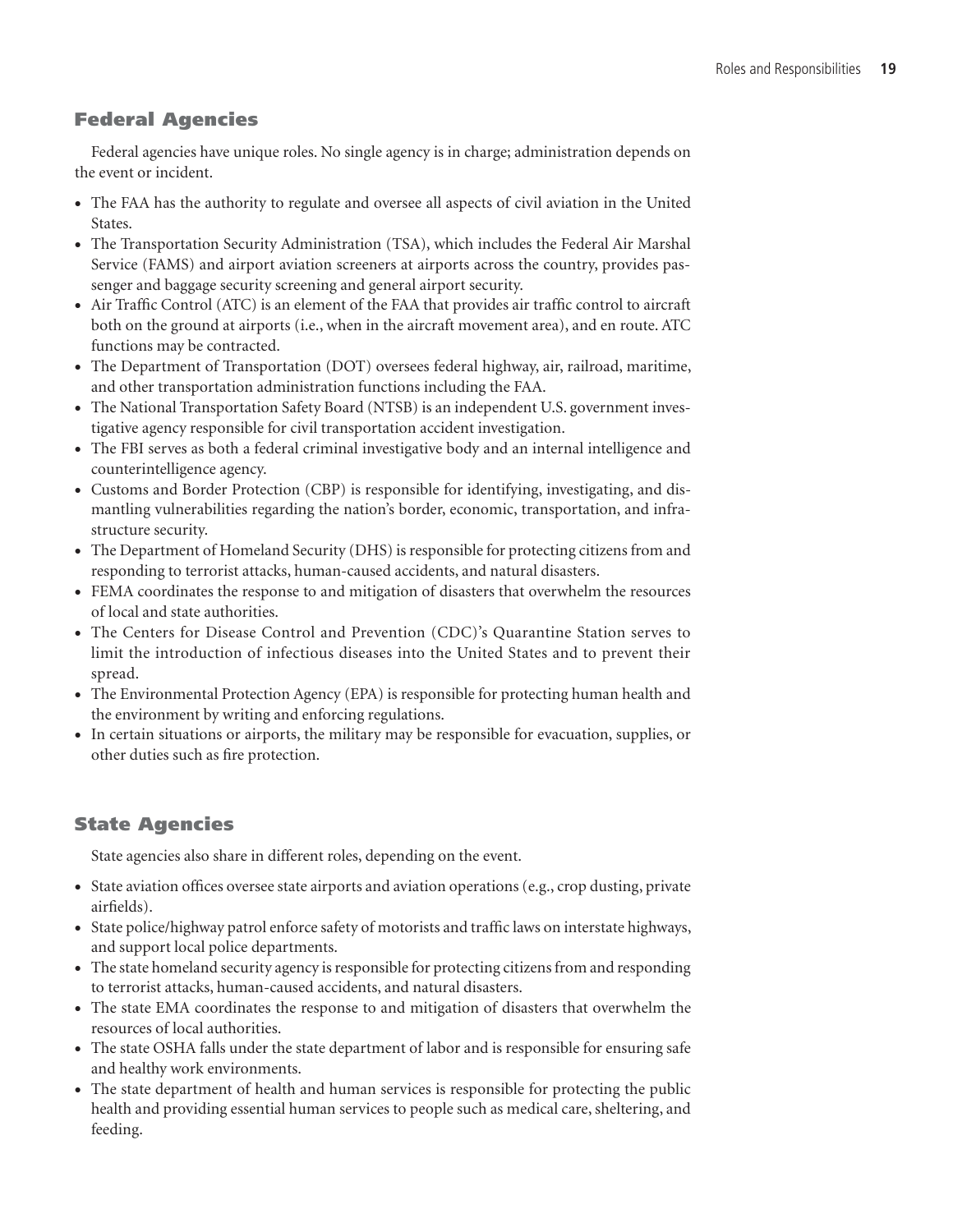• The state environmental agency is responsible for monitoring chemical or hazardous material spills.

#### Local Agencies

Local agencies may or may not be responsible for incident response depending on airport ownership and whether the airport has requested help. Some airports already have their own police/security, fire, and EMS departments. However, they would not have their own health and human services, public works, or emergency management departments.

- Local police are responsible for traffic control, crime control, and crowd control.
- • Local fire agencies are responsible for search and rescue, fire, explosions, and HazMats.
- • EMS is responsible for medical response, stabilization, and transportation of injured people.
- The local department of health and human services is responsible for protecting the public health and providing essential human services such as medical services, sheltering, and feeding.
- • Public works and utilities departments have a range of responsibilities including water and wastewater system operations, solid waste collection, recycling, conservation programs, streets, parks, buildings, and vehicles.
- • Local EMA coordinates the response and mitigation to disasters that overwhelm the resources of local agencies.
- Local health departments coordinate the response and mitigation of health emergencies including pandemics and quarantines.

#### Private Companies

Private companies provide FBO services, fuel, food, mechanics, construction, computers and telephones, taxis, buses, and more to airports. They may also provide unexpected services such as security, fire, and EMS.

- FBOs provide services to airplane owners including mechanics, fueling, baggage handling, and passenger services. FBOs vary widely in size and accommodations depending upon the airport, the customer base, and the capital the FBO has to invest in its infrastructure.
- Airport services include any number of contractors that support airport operations such as ground maintenance, electricians, food vendors, and mechanics.
- Airlines rent space and purchase services from the airport to conduct the business of flying people and products.
- Suppliers provide food, fuel, tires, office supplies, information technology (IT) services, maintenance, administrative services, parking, livery, baggage, and shipping.
- Media, such as news crews, are often at airports interviewing airport workers and the general public. They serve a valuable purpose to airports; however, only the airport authority should provide them with information.
- • Construction companies and their subcontractors may have restricted access to various areas of an airport.

#### Public Groups

Incidents or events attract crowds. Some people may be a part of the incident, while some are there to help, and others may be there only to watch.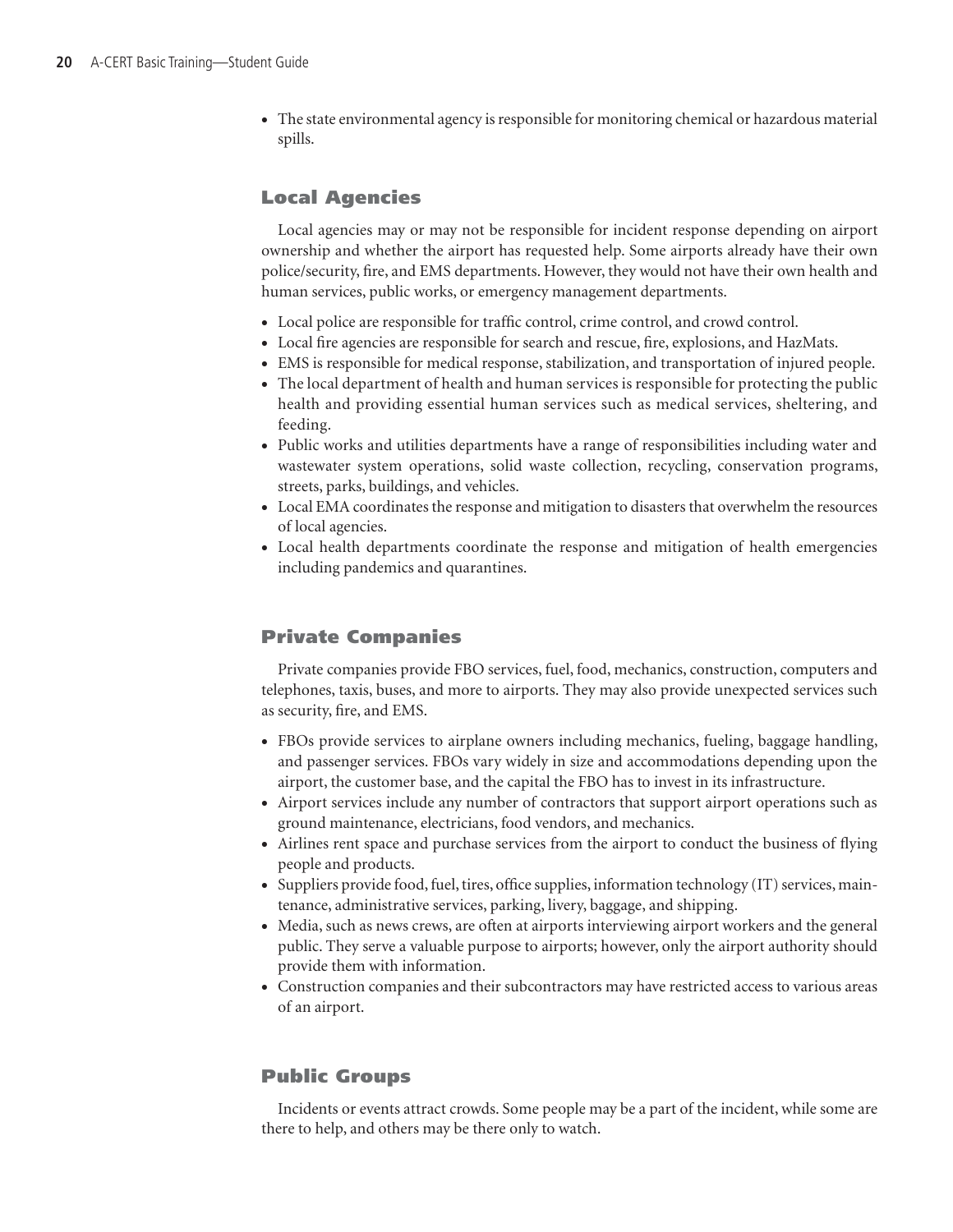- • *Strandees* are passengers who have been stranded by canceled flights and may need care, food, and shelter.
- • *Survivors* are victims of an incident.
- • *Family members* are people related to strandees, survivors, workers, or the general public.
- Spontaneous volunteers are people who show up to an incident site and want to help; they may or may not be a part of a VOAD.
- • *Curiosity seekers* are people who want to watch the response to an incident.

#### Volunteer Agencies Active in Disaster (VOADs)

VOADs can serve as an important component of an airport's surge and support staffing plan, as they can provide necessary support and services during planned and unplanned events.

- • USO provides programs and services to military troops.
- The American Red Cross is a volunteer-led, humanitarian organization that provides emergency assistance and disaster relief such as food and shelter.
- • Animal rescue is composed of multiple groups who provide care, food, and shelter to animals that may be stranded.
- The Salvation Army is a faith-based volunteer humanitarian organization that provides emergency assistance and disaster relief such as food and shelter.
- • CERTs are volunteer emergency workers trained in basic disaster response to supplement existing emergency responders in the event of a major disaster.
- The Civil Air Patrol (CAP) is a congressionally chartered, federally supported, nonprofit corporation that serves as the official civilian auxiliary of the U.S. Air Force. CAP is a volunteer organization that performs three key missions: emergency services, which includes search and rescue (by air and ground) and disaster relief operations; aerospace education for youth and the general public; and cadet programs for teenage youth.

#### Unit Summary

- Mutual-aid agencies
- • Airport (sponsor) agencies
- Federal agencies
- State agencies
- Local agencies
- Private agencies
- Public groups
- • Volunteer agencies
	- **—End of Roles and Responsibilities—**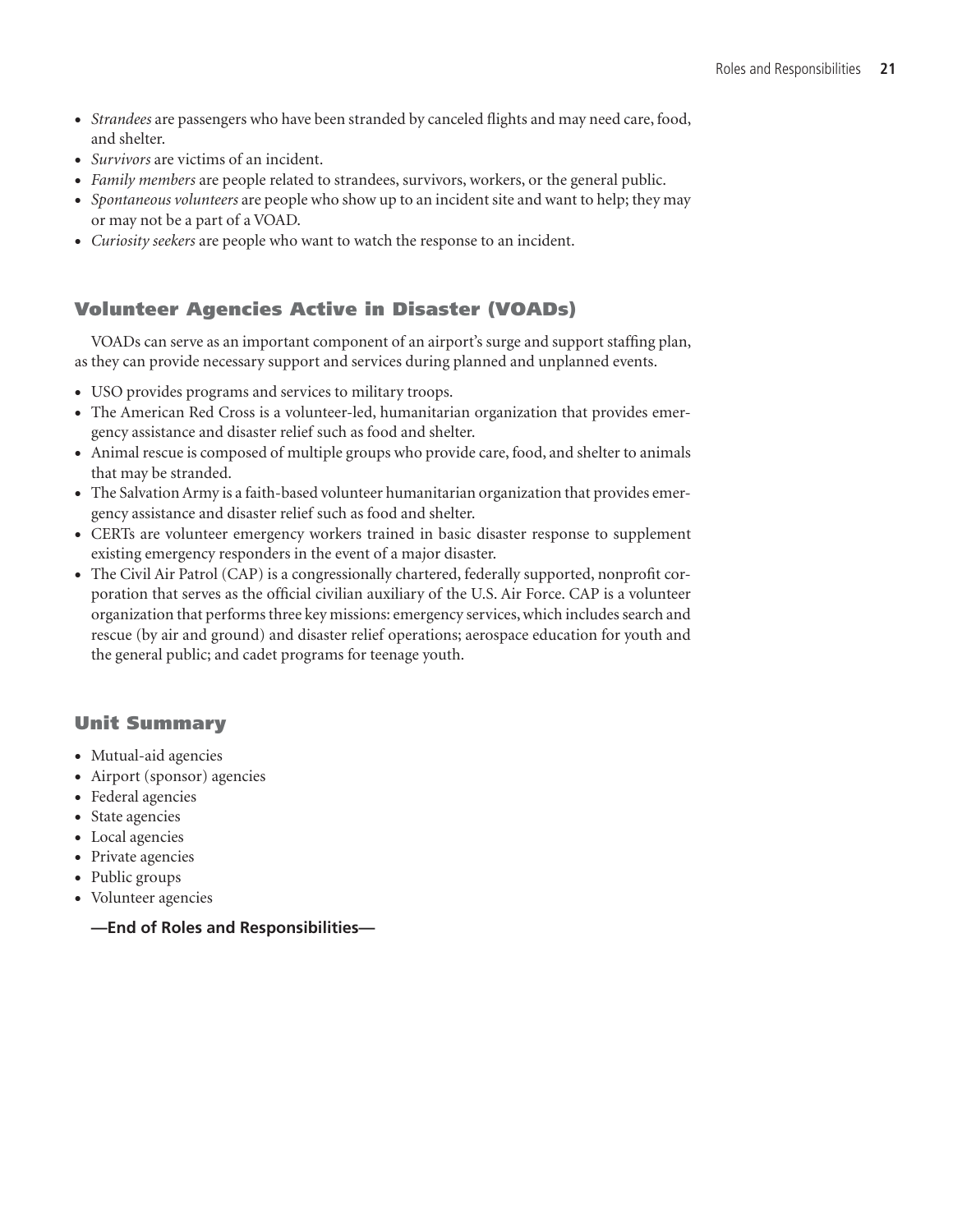### UNIT 8

### Command and Control

#### Unit Objectives

- Alert and notification
- Mobilization of A-CERT
- A-CERT staging area
- Emergency operations center (EOC)
- Accountability
- Incident Command System (ICS)

Initiating an A-CERT for airport response requires coordination with response procedures in accordance with the AEP/EOP. Certain core mechanisms and procedures common to the mobilization of A-CERT member resources for airport response are discussed here.

Consistent with national directives, it is recommended that the systematical approach to emergency response known as NIMS be used to facilitate command and control functions through ICS. This approach is all the more important in airport emergency response considering the multitude of potential federal, state, and local agencies serving in varying roles in the aviation industry.

#### Alert and Notification

Alert and notification of A-CERT should be coordinated with local jurisdictions and may vary depending on the nature of the emergency. Examples of methods of alert and notification may include the following:

- • Telephone notification to A-CERT team leaders
- • Pagers
- Communication radios
- • County dispatch center notification procedures
- Other electronic notification methods or use of cell phone networks

#### Mobilization of A-CERT

Mobilization encompasses the processes and procedures used by all organizations for activating, assembling, and transporting resources requested to respond to or support response to an incident.

An established community CERT program may already have procedures in place for mobilizing members; these procedures may need to be augmented to meet the specific needs of an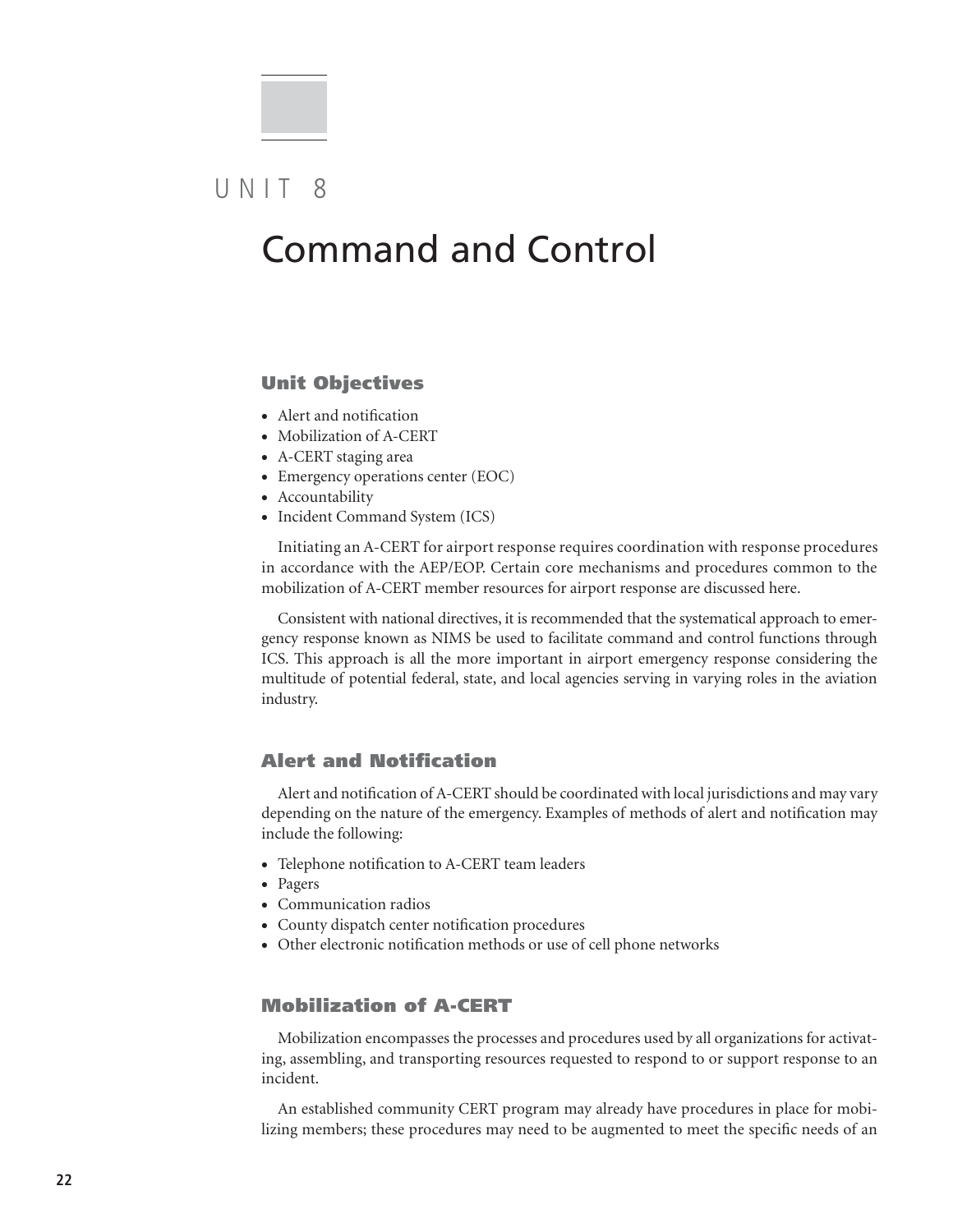A-CERT response. In the case of a dedicated A-CERT program, mobilization may require dedicated areas and processes to ensure a reliable activation of resources.

#### A-CERT Staging Area

A staging area is a pre-arranged area where support response personnel, vehicles, and other equipment can be located and held for response. A-CERTs and airport sponsors should coordinate these areas in advance, depending on the nature of the emergency, to avoid confusion and facilitate efficient response. Examples of potential A-CERT staging areas might include the following:

- Dedicated A-CERT space in airport building
- Airport ARFF station
- Airport maintenance facility
- • Airport landside parking area

#### Emergency Operations Center (EOC)

An EOC is a specific physical location that operates in support of incident management activities. An EOC may be temporarily designated or located in a more permanent facility on the airport.

In emergency situations, A-CERTs will need to coordinate with the command staff and EOC operations. A-CERT members should be familiar with the conditions under which the AEP/ EOP will activate the EOC, where it will be located, and the relevant resources it contains. In these instances, A-CERT coordination will be required with the command staff and EOC operations.

#### Accountability

Several methods are used to ensure accountability in emergency response. It is important that an A-CERT develop an effective system of accountability for personnel in emergency response. The AEP/EOP or local emergency management agencies may prescribe methods of accountability ranging from simple sign-in procedures to badging to complex tagging systems.

#### Incident Command System (ICS)

As defined by NIMS, ICS principles are commonly used for airport emergency response. A-CERT members should be familiar with these procedures consistent with airport response. Some basic ICS principles include the following:

- Using common terminology
- • Working through an Incident Commander or Unified Command structure
- Participating in Incident Action Planning

#### Types of Incident Command System Structures

During an event, the most qualified person at the scene is designated as the Incident Commander; he or she provides overall leadership for the incident response.

*Unity of command* means that every individual reports to a designated supervisor at the scene of the incident.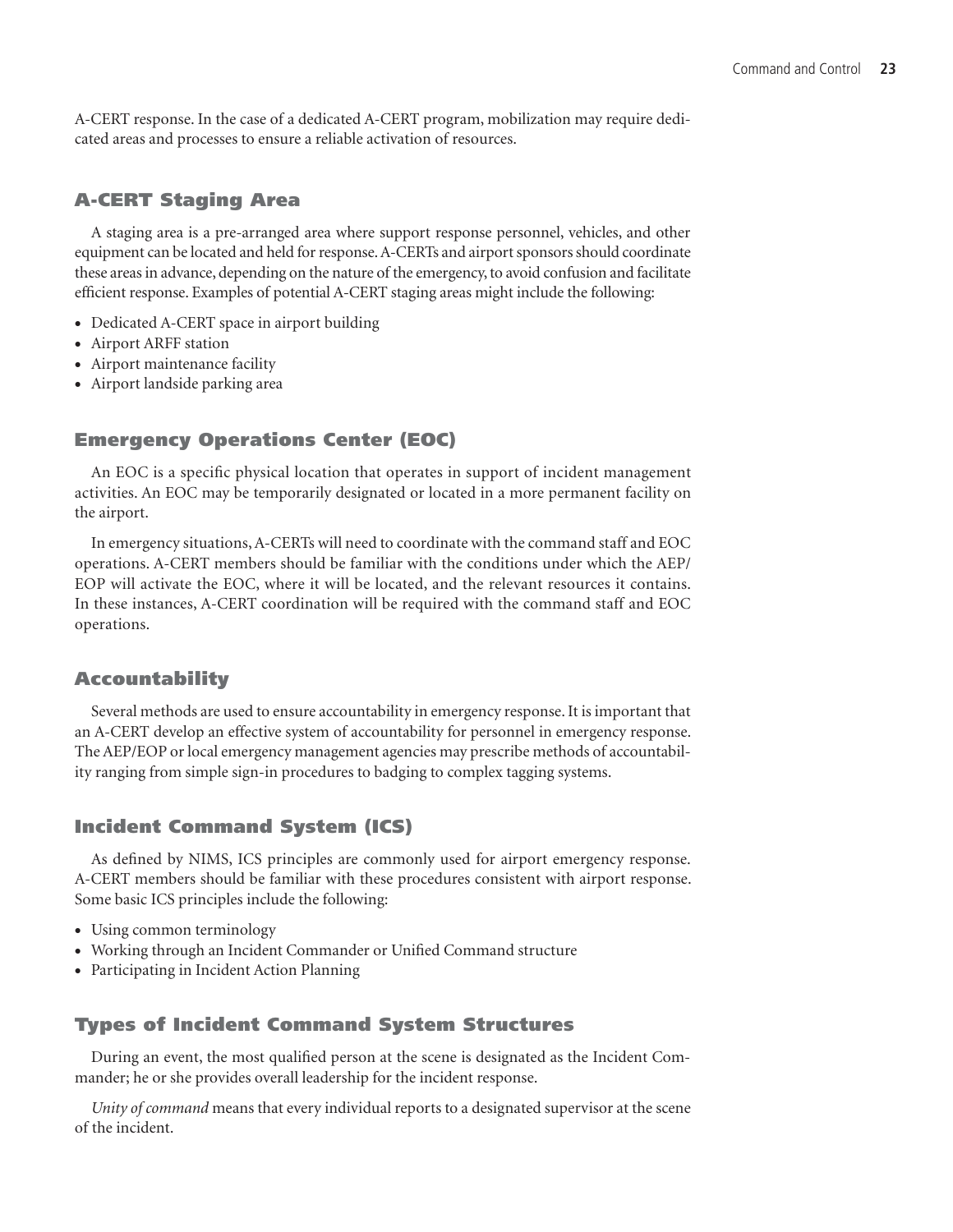*Chain of command* is the orderly line of authority within the ranks of the incident management organization.

**Note: To maintain unity of command and safety of responders, the chain of command must NOT be bypassed.**

#### Unit Summary

- • Alert and notification
- Mobilization of A-CERT
- A-CERT staging area
- Emergency operations center (EOC)
- Accountability
- Incident Command System (ICS)

#### **—End of Command and Control—**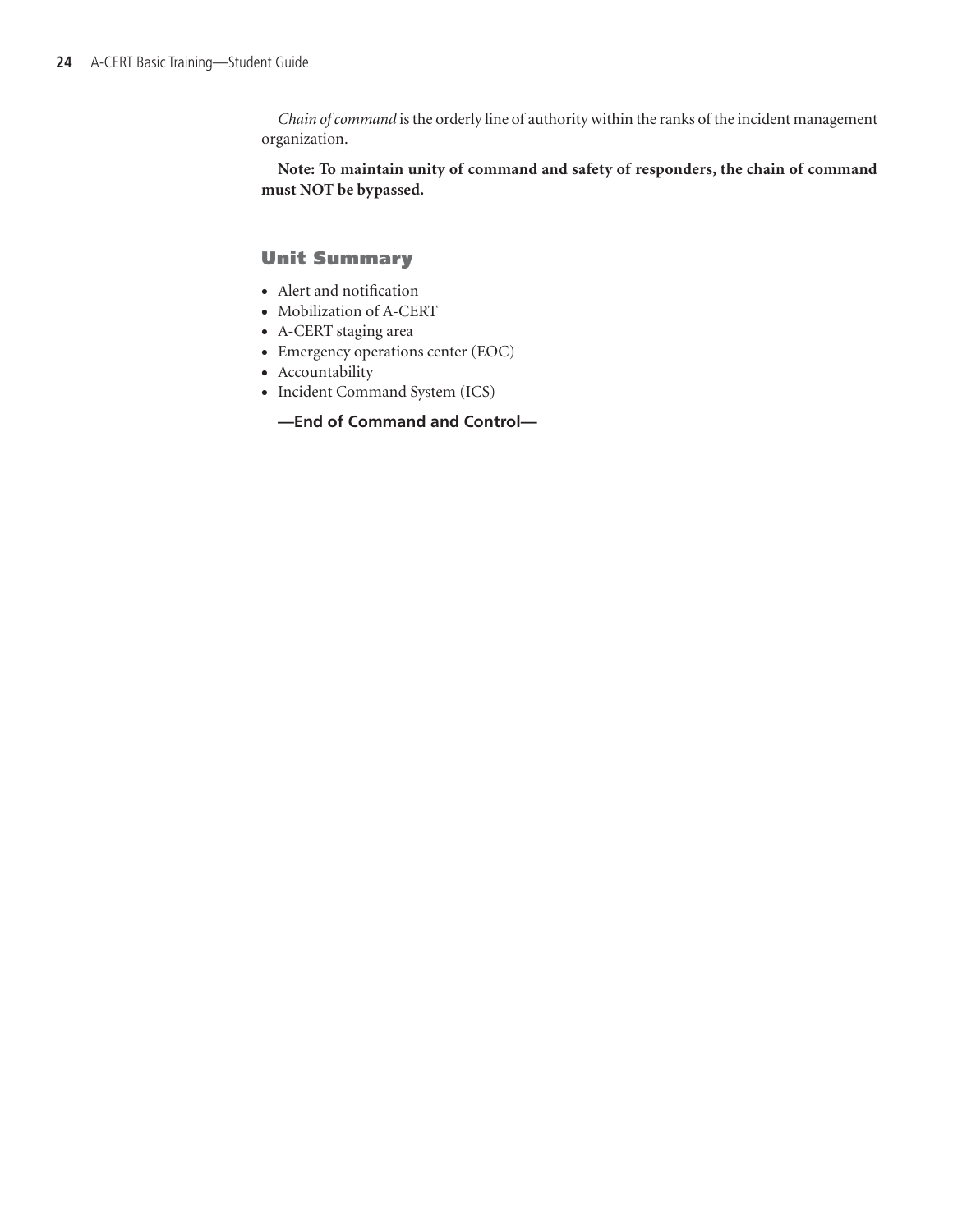### $UNIT9$

### A-CERT Communications

#### Unit Objectives

- Purpose
- • Site-specific communications plan and protocol

Airport communications is a complex, multiagency, multi-method function at any airport and is critical to safe airport operations. Small airports might only use direct person-to-person handheld radios or phone-to-phone communications, while large and complex commercial carrier airports require their own communications/telecommunications switchboard and many require 24/7 functionality.3

During a response, A-CERT volunteers will communicate with airport staff, tenants, and mutual-aid agencies by radios, telephone, and call-out procedures.

Many airports integrate their communications with police, aircraft rescue and firefighting, security, and emergency operations command and control systems. Also, communications at airports may need to be integrated with off-site facilities such as major hospital networks in the area, and major national FAA Air Traffic Control infrastructure communications centers to effect safe air travel.

Air Traffic Controllers are responsible for the direct control of aircraft and communicate with aircraft on secure VHF and UHF (military) frequencies. It is a federal offense to communicate on an active air traffic control frequency without proper authorization.

On the airfield, two-way communications with the air traffic control tower is mandatory. Individuals speaking to air traffic control are usually escorts or resident experts on the airfield who have the required training and an AOA driver's license.

Communications with ground personnel to the tower are via two-way handheld radios on HF or UHF frequencies. In instances of single-incident or very limited work on or near a controlled movement area, handheld radios will be provided by the air traffic control tower or airfield management upon request.

Airports must have an integrated crash net that ties together all key agencies for coordination during an aircraft emergency event. These agencies include ARFF, air traffic control, airfield management operations, emergency responders, airport police/security, TSA, and local hospitals.

<sup>3</sup> Hoertner, S. (2001). The Airport Management Primer. Association of Airport Executives. Article retrieved from http://www. secaaae.org/PRIMER.pdf.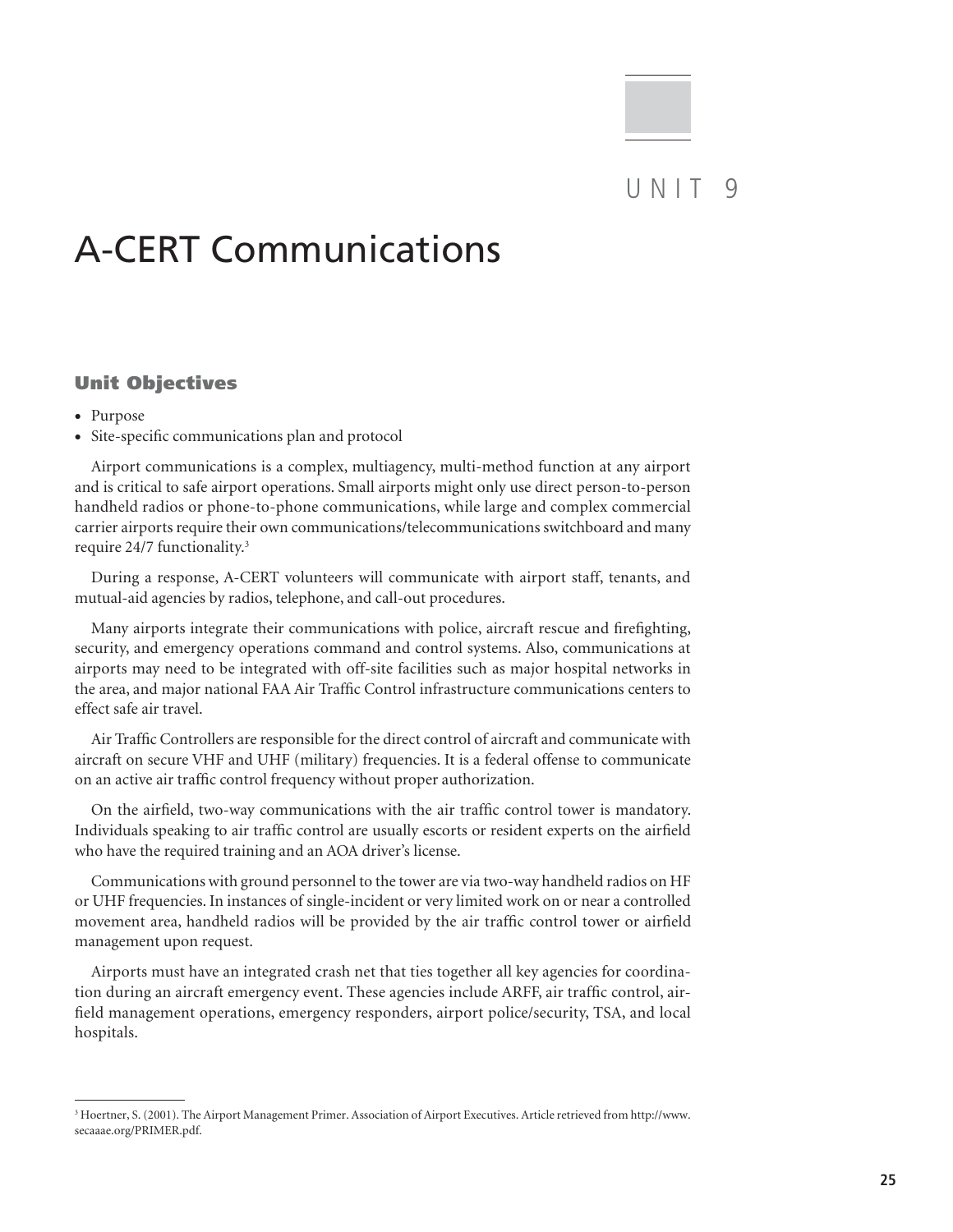#### Communications Plans and Protocols

#### Unit Summary

- • Purpose
- • Site-specific communications plan and protocol

**—End of A-CERT Communications—**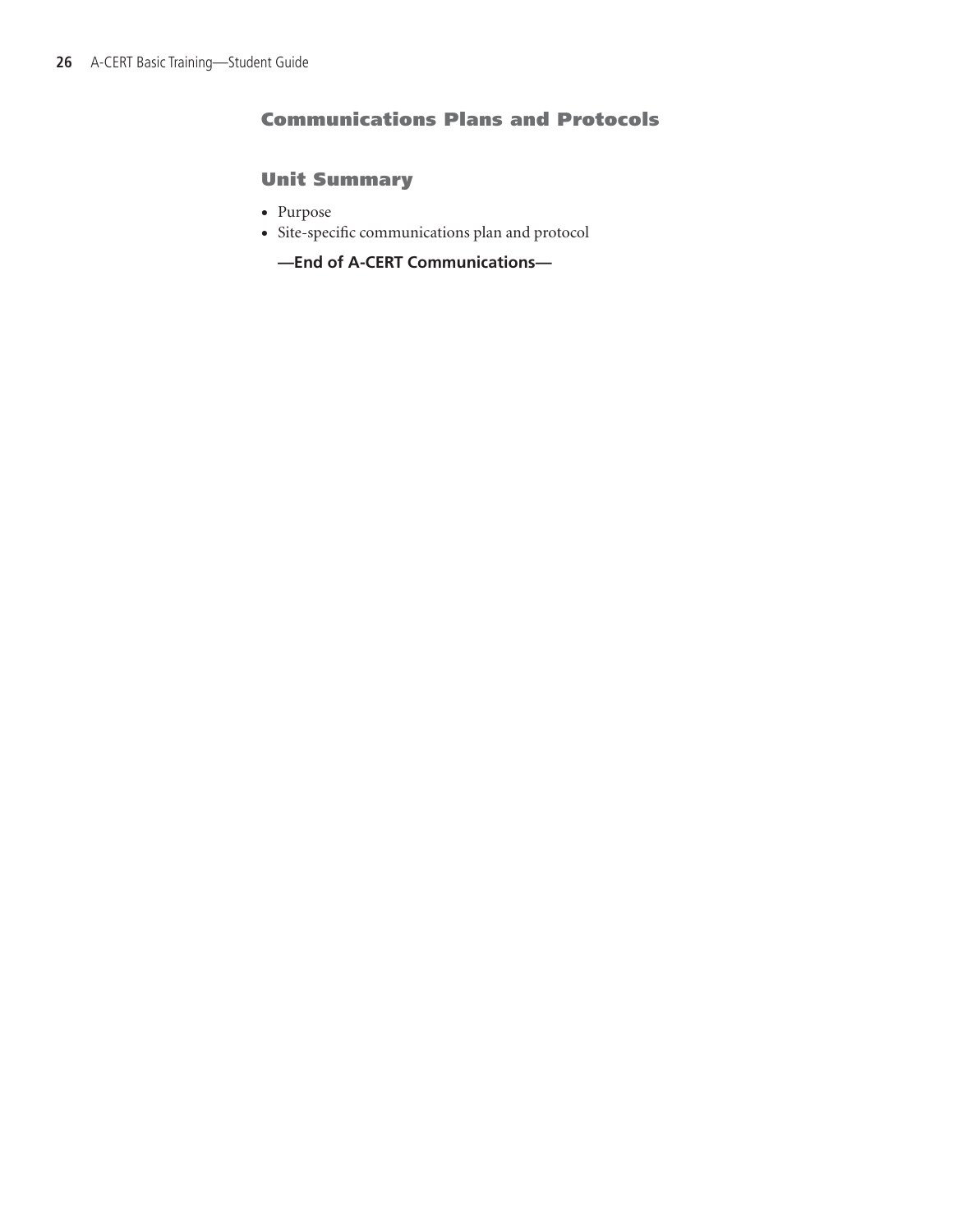### $U N IT 10$

# Airport Safety

#### Unit Objectives

- • Aircraft movement area safety concerns
- Aircraft safety
- Moving vehicle safety
- Electrical safety

Certain dangers are inherent in daily airport operations. Your instructor will point out airportspecific safety hazards, which may include hazardous locations, materials, or equipment. Your instructor will explain how to avoid these hazards altogether as well as how to operate safely in or around hazards.

Examples of potential safety hazards include the following:

- $\bullet$  AOA
- • Fuel farms
- De-icing areas and products
- • Chemicals
- Areas where falling is a risk
- • Electrical hazards
- • Aircraft (including military aircraft)
- Moving service vehicles
- • Airport structures

The most hazardous areas on airports are typically found on controlled airside facilities. A general understanding of safety concerns is critical for an A-CERT tasked with responsibilities in or near hazardous areas. **Important: Aircraft always have the right-of-way.**

#### Aircraft Movement Area Safety Concerns

A-CERT members need to be aware of the following safety concerns common in the aircraft movement area:

- Jet blast and prop wash
- Aircraft noise
- Aircraft traffic
- Vehicle traffic
- Foreign object debris (FOD)
- Machinery and tools
- • HazMats (e.g., oxygen, aircraft/vehicle fuels, liquid nitrogen)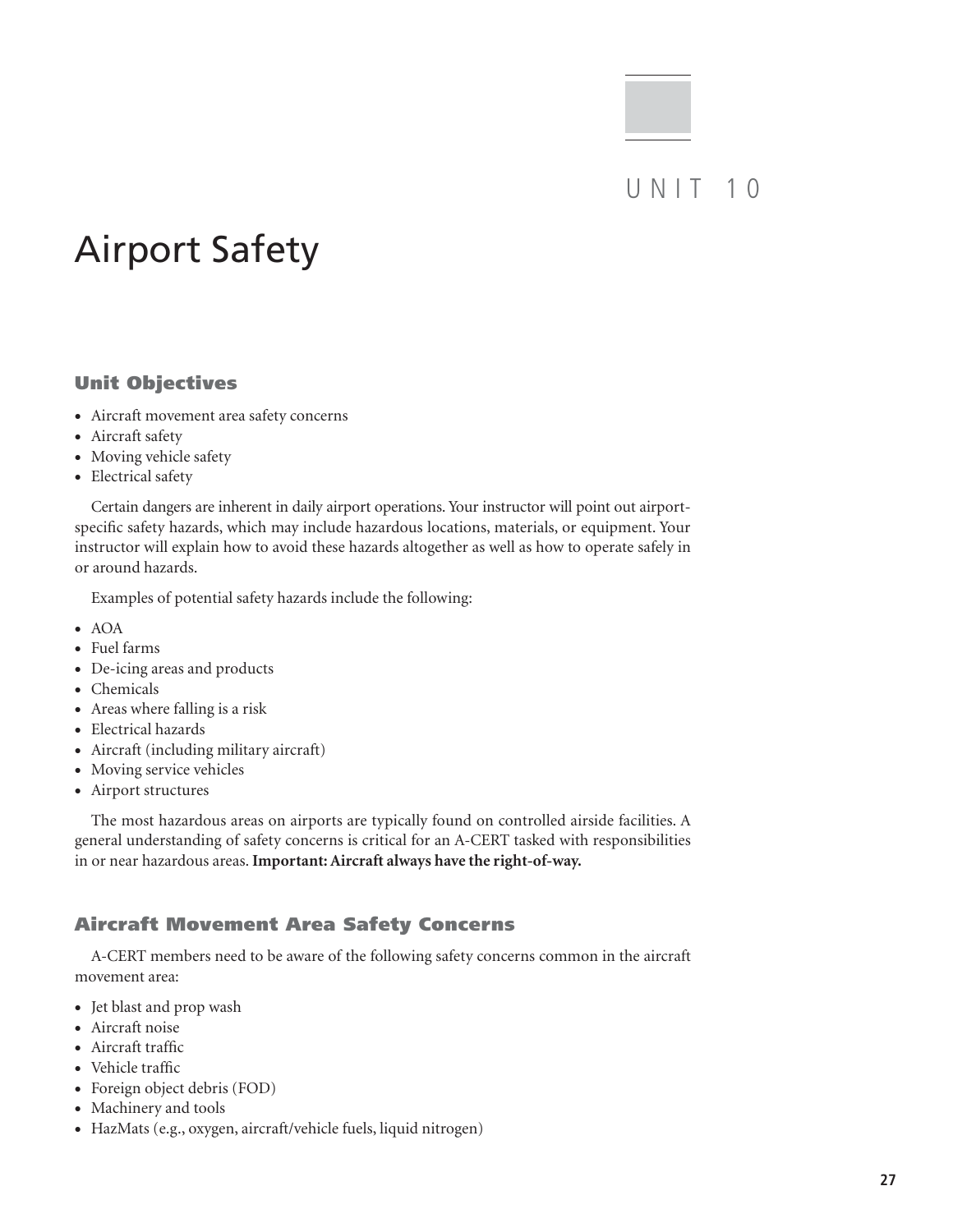A-CERT members also need to use **proper safety apparel** and **personal protection equipment** and be familiar with the **Public Evacuation Plan**, the location of **shelters**, etc. **Note: Always remain at a safe distance uphill and upwind from aircraft.**

#### Aircraft Safety

Many types of aircraft, including piston and turbine aircraft, may be present on the airport. Besides the above-mentioned movement area concerns, the aircraft themselves also contain hazards that can be exacerbated during an incident. These hazards may include the following:

- Fuel
- • Propellers
- Engines
- Oxygen systems
- • Hydraulic systems
- Batteries
- • Electrical hazards
- Ballistic parachute systems
- Tires under pressure
- Smoke
- • Other hazardous materials or cargo

#### Fuel Types

The two basic types of aviation fuel are aviation gas (AvGas) and jet fuel. AvGas is similar to automobile gas and has a low flash point. Jet fuel is similar to kerosene and has a high flash point.

#### Moving Vehicle Safety

In addition to moving aircraft, other objects and vehicles including cars/trucks, forklifts, and tractors move around an airport to support aircraft and airport operations, servicing, and maintenance. All airports have ramp operating procedures that follow FAA guidance and directives, which may include driver training programs. Aircraft always have the right-of-way.

A busy aircraft parking apron is an inherently dangerous place that requires the utmost attention and caution, as there is a higher likelihood of being struck by vehicles or mobile aircraft service equipment. Safety measures include the following:

• Training: Responders should be trained on how to minimize vulnerability.

Note: General ramp safety training for FAR Part 139 operations is mandated by the FAA and is usually delivered by video. Airports planning on using CERT members in the aircraft movement/non-movement area need to ensure all FAA safety training requirements are met.

- High-visibility safety apparel: Responders should wear high-visibility safety apparel meeting the requirements of the International Safety Equipment Association "American National Standard for High-Visibility Safety Apparel" and labeled as ANSI 107 standard performance for Class 1, 2, or 3 risk exposures; eye and ear protection; and proper clothing addressing the elements in cold weather/exterior conditions.
- • Temporary traffic barriers: When available, these barriers should be placed to protect pedestrians; examples include a temporary roadblock, road barrels, caution tape, or parked vehicles.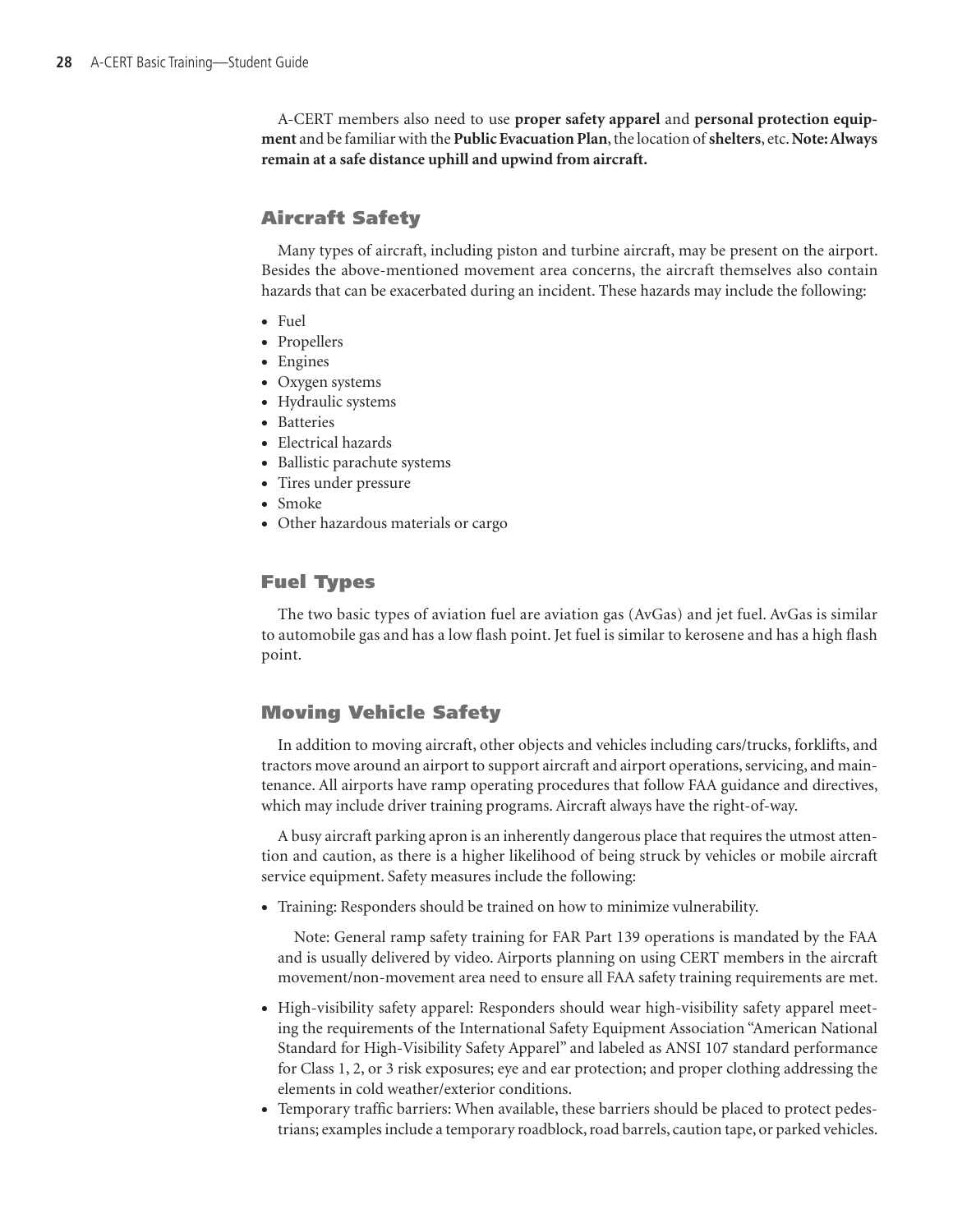- • Speed reduction: The speed of vehicular traffic can be reduced by setting up funneling, turns, or other route changes.
- • Defined activity area: Traffic flow can be diverted from incident work areas to minimize exposure to risk.
- Safety plan: A safety officer should be designated by the Incident Commander to conduct a basic hazard assessment and develop a plan for the incident work site.

#### Electrical Safety

- • Always use caution when working near electricity. Electrical hazards can cause burns, shocks, electrocution, and death.
- • Assume that all overhead wires are energized at lethal voltages; never assume that a wire is safe to touch even if it is down or appears to be insulated.
- • Have a qualified electrician inspect any electrical equipment that has had contact with water before energizing it.
- • If working in damp locations, inspect electrical cords and equipment to ensure that they are in good condition and free of defects; use a ground-fault circuit interrupter (GFCI).4
- • **Note:** If airfield access is granted, volunteers need to understand that the **airfield lighting is high voltage** and they need to **stay clear of any damaged electrical systems.**

#### Unit Summary

- • Aircraft movement area safety concerns
- Aircraft safety
- Moving vehicle safety
- • Electrical safety
	- **—End of Airport Safety—**

<sup>4</sup> OSHA Quick Card. http://www.osha.gov/Publications/electrical\_safety.html.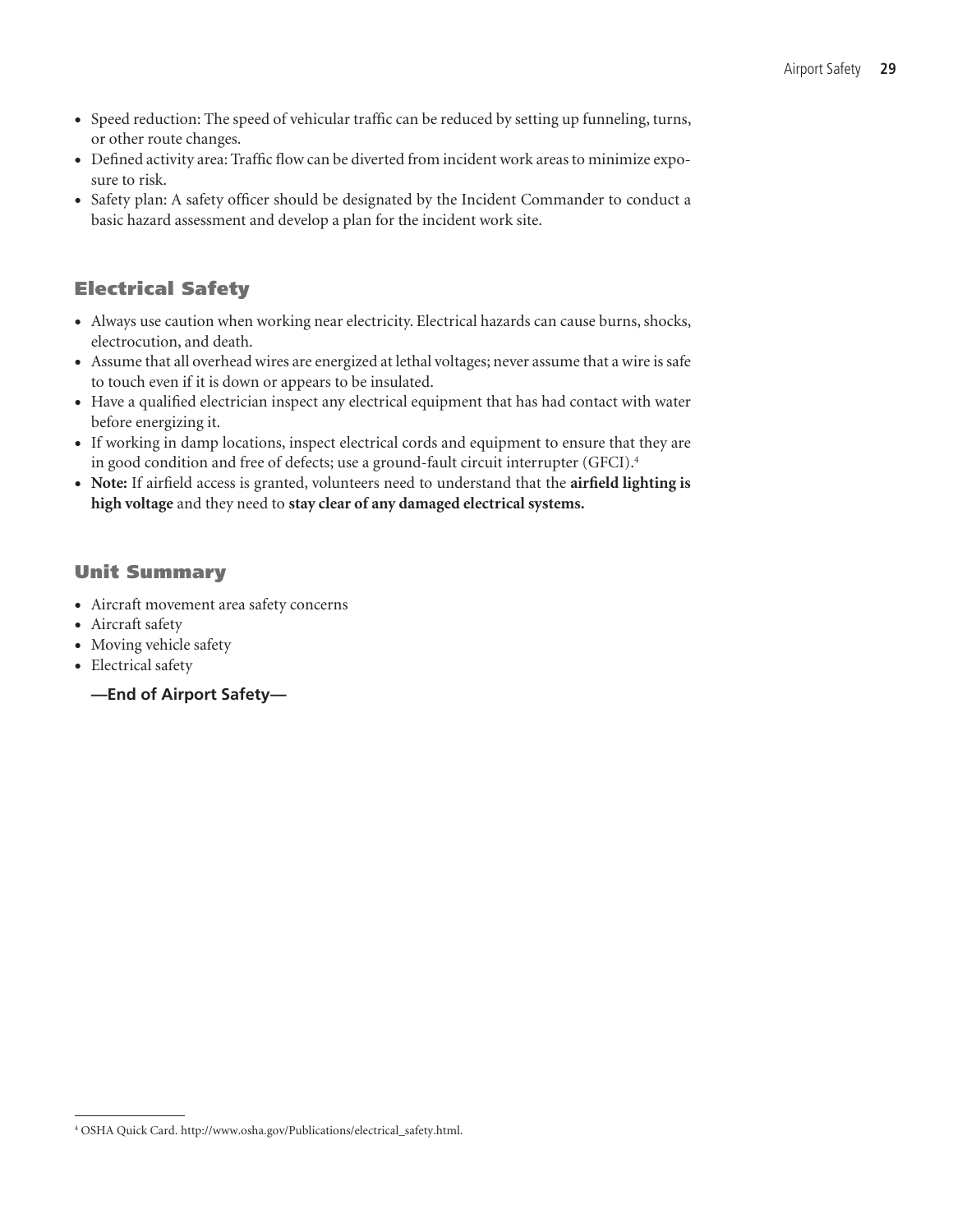### $U N IT 11$

### A-CERT Resources

#### Unit Objectives

- Member-provided supplies
- • Additional resources

Examples of resources that may be provided to A-CERT members include safety equipment, accountability identification, vests, shirts, and a drawing or grid map of the airport showing key locations and staging areas.

Additional resources might also include first aid supplies, triage supplies, mass casualty supplies, food/water, cots, shelters, storage, radios, flashlights, and ground transportation.

A-CERT members should also bring their own supplies, such as a disaster kit, eye and ear protection, boots, reflective vests, a clear rain poncho, appropriate credentials, and gloves. Hats and scarves should not be worn on the flight line, but jackets with attached hoods are allowed.

Established community CERT programs may have access to or areas for storage of supplies and equipment that can be transported to staging areas at the airport. An airport may also designate dedicated areas for A-CERTs to house the necessary resources required to meet their responsibilities. These considerations will vary widely and are dependent on the local A-CERT program.

Resource management is required to track supplies, maintain inventories, provide documentation, and manage the financial aspects of A-CERT resources.

#### Unit Summary

- Member-provided supplies
- • Additional resources
	- **—End of A-CERT Resources—**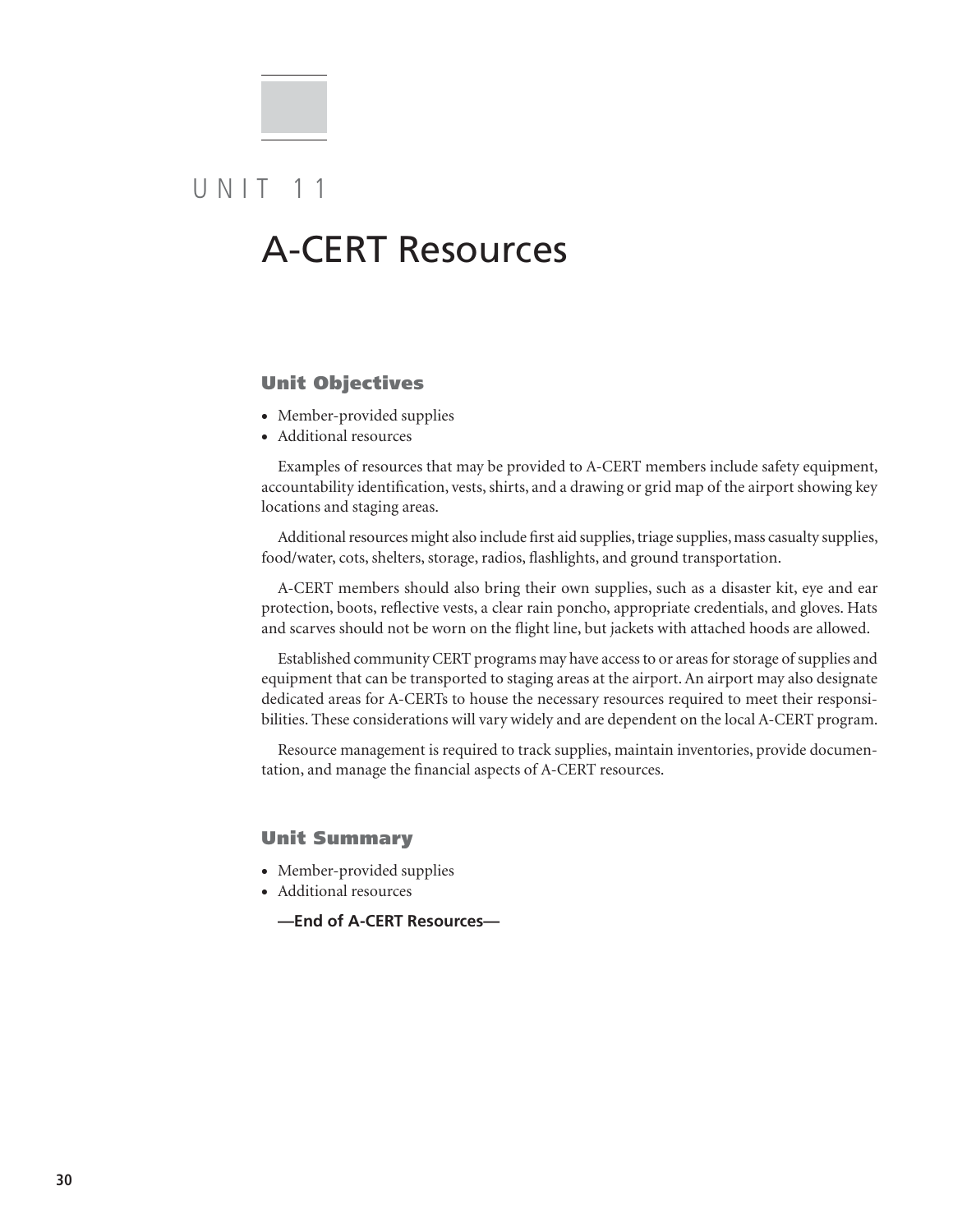### $U NIT 12$

## Public Information

#### Unit Objectives

- Emergency public information
- Dealing with the media

During response and recovery operations, A-CERT members may find themselves in a position that requires interaction with the public. For example, public interaction can occur when operating a phone bank, directing people to shelter areas, working with family reunification centers, manning a checkpoint, or engaging with the media. During these interactions, volunteer participants need to have a clear understanding of and adhere to airport expectations regarding dissemination of information.

#### Emergency Public Information

A-CERT members that are tasked with providing emergency public information such as directing the general public to storm shelters should coordinate with airport officials or Incident Command to ensure they provide accurate information and locations.

#### Engaging with the Media

Specific airports may have established procedures for dealing with the media. Some considerations may include the following:

- Inquiries should be directed to the Public Information Officer (PIO) or Incident Command.
- • A-CERT members serving as PIOs will support the Incident Command's PIO.
- • Failure to effectively coordinate information can lead to mismanagement of resources and even serious harm.

#### Working through a PIO

When using the ICS, the Incident Commander may disseminate information through a PIO. A-CERT members, under direction of the CERT PIO, may expect to support phone banks, direct people to the correct areas, and provide intelligence or information back to the Incident Command's PIO to assist them in preparing more accurate and effective responses.

CERT members should respectfully refer all questions to the PIO or Incident Command. Misinformation or uncoordinated information can be dangerous and may cause resources,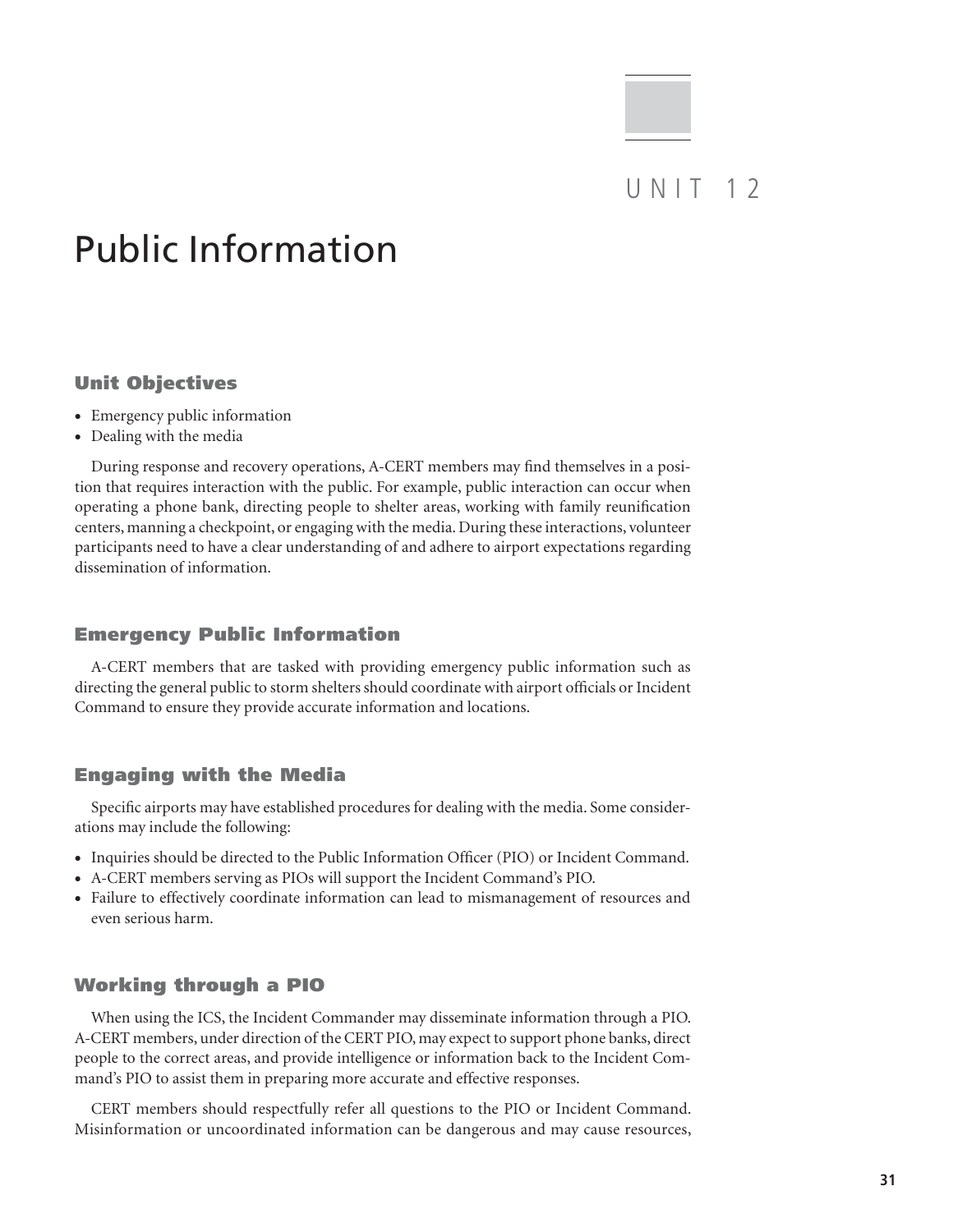personnel, and efforts to be deployed in the wrong direction. For example, you may see someone dressed as a first responder moving into a specific geographic area of the incident and assume that area has already been searched for survivors, when in fact that person may be disoriented, wounded, or looking for help.

#### Unit Summary

- • Emergency public information
- Dealing with the media
	- **—End of Public Information—**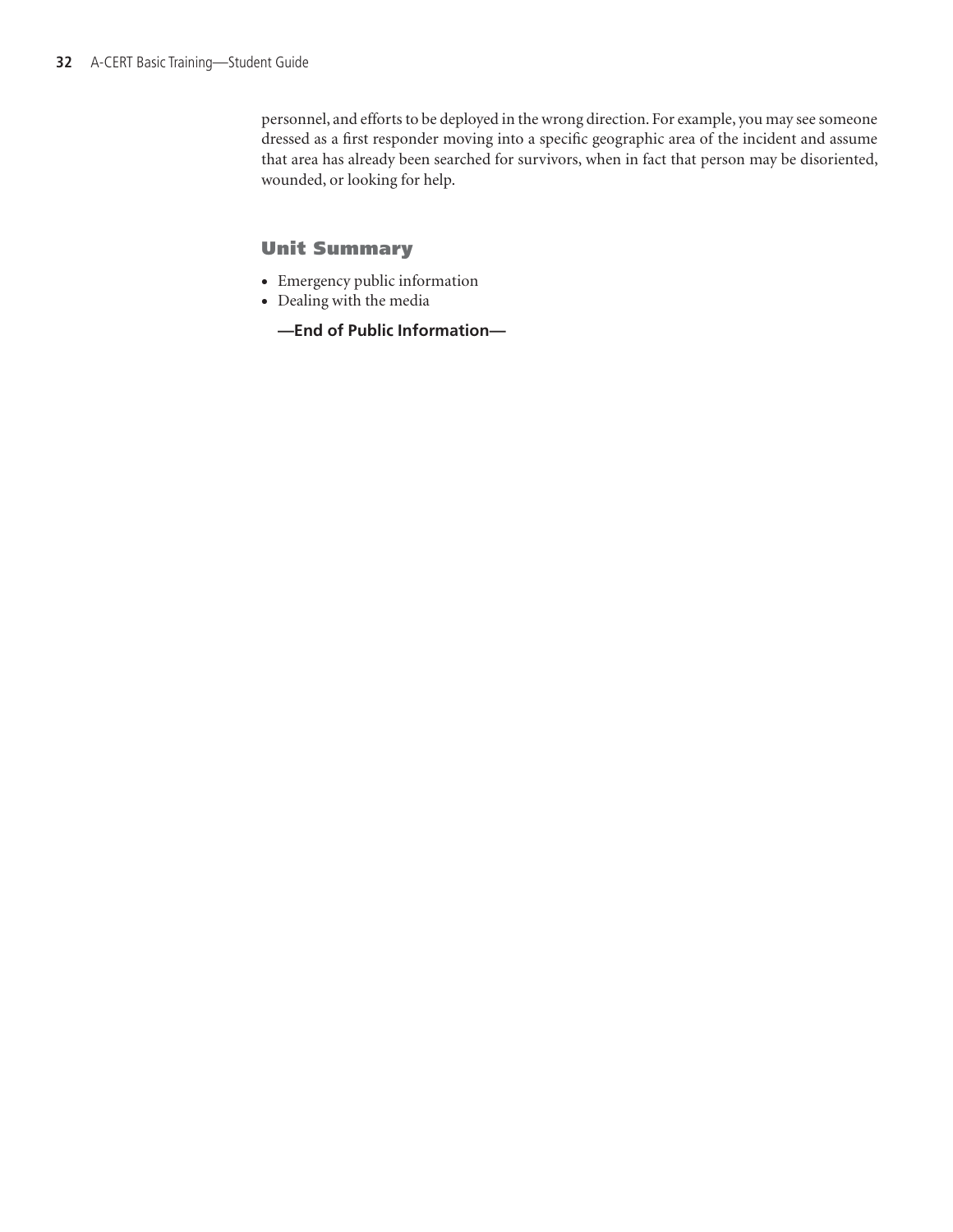# Additional A-CERT Training

#### Unit Objectives

• Ideas for additional training

This program provides the basic A-CERT training. It is critical, however, that the A-CERT continues to work with the airport sponsoring agency to remain coordinated on airport response procedures and expectations for continued A-CERT involvement. Examples of reasons for needed coordination and ongoing training may include the following:

- To update contact information
- To participate in AEP/EOP review
- • To maintain proficiencies
- To practice airport response procedures

#### A-CERT Participation in Airport Emergency Exercises

Many airports are required to conduct emergency plan exercises. A-CERT could play an important role in participating in these exercises, including practice and evaluation of A-CERT responsibilities, review of procedures, or even playing victims as part of a mock exercise.

#### A-CERT Re-currency Training

An A-CERT should work with the airport to participate in opportunities to maintain proficiencies. Examples of ways to accomplish this may include the following:

- Conducting regular A-CERT training
- Participation in airport drills
- Periodic meetings with airport fire personnel or staff
- • Presenting available area Emergency Responder course offerings to A-CERT members

#### A-CERT Driver's Training

Airports may require completion of an Aircraft Operations Area (AOA) driver's training program. Airports may provide A-CERT members with this training for airfield functions if necessary and applicable.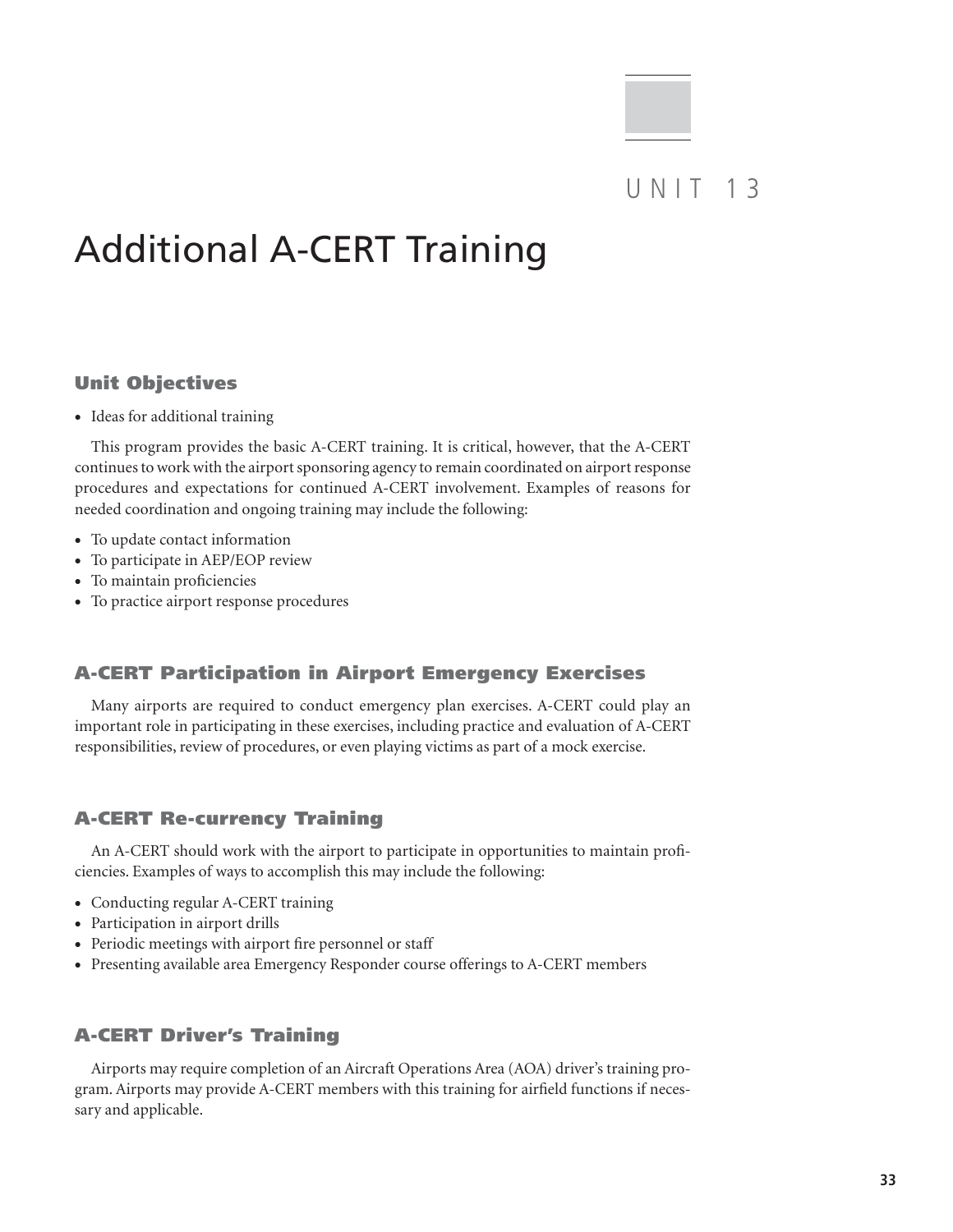#### Additional Training

Additional examples of beneficial training include training in radio communications, equipment use, airport familiarization, and escort procedures.

#### Unit Summary

- • Ideas for additional training
	- **—End of Additional A-CERT Training—**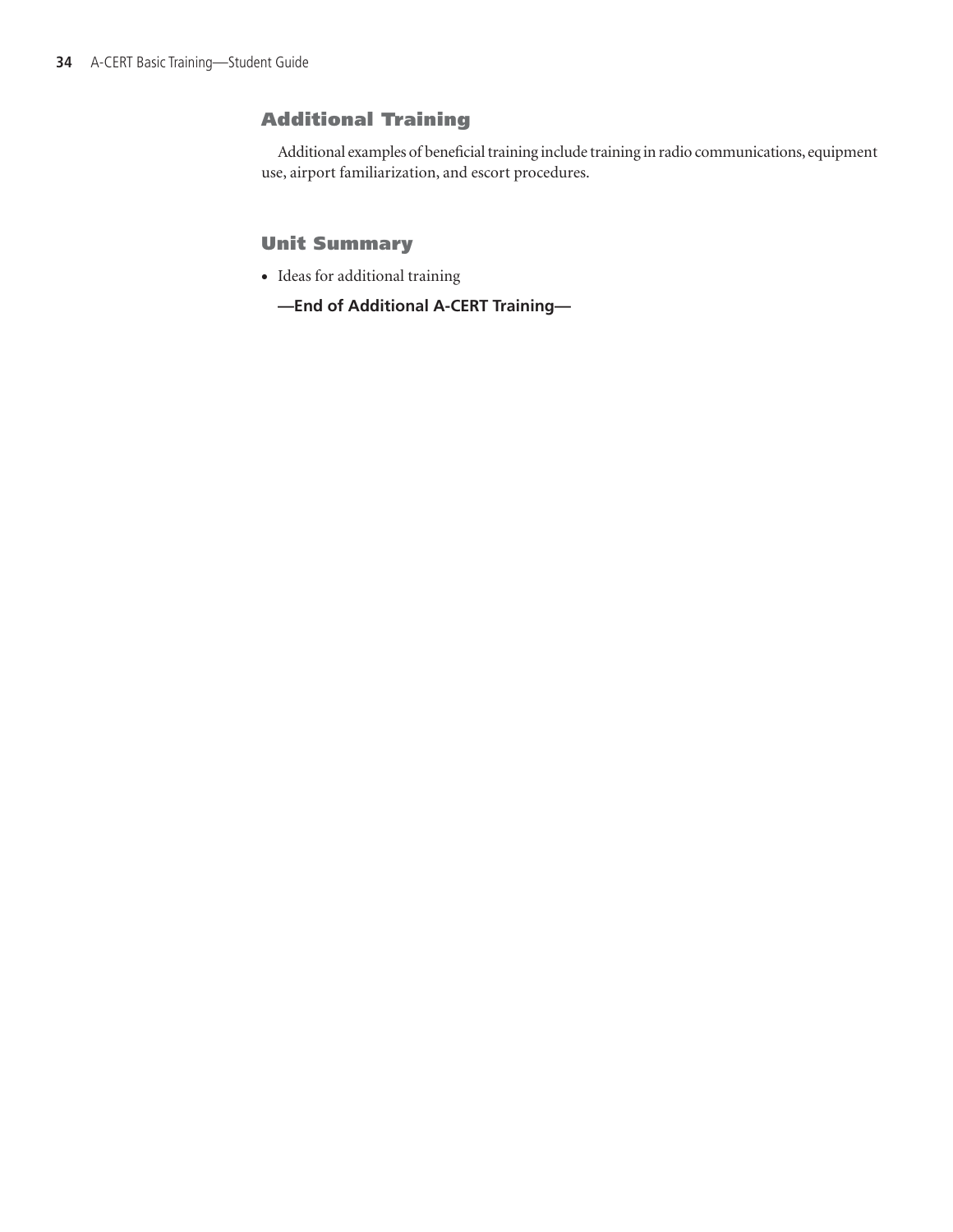### UNIT 14

# Program Summary

#### Airport CERT Program Lessons Learned

#### Airport 101

What the general governance structure of the airport is, how is it operated, and who the key players are.

#### Airport Facilities and Tour

What the functional areas of an airport are (i.e., aircraft movement area, public areas, sterile areas) and where they are located.

#### Airport Threats and Challenges

What the natural and human-caused threats to airport operations are.

#### Airport Security

What the necessary security (DHS/TSA) features are and how they function.

#### Airport Access and Escort Procedures

What the access requirements are and who meets these requirements. Who needs escorting, who does the escorting, and how is it done.

#### Roles and Responsibilities

Which agencies are involved with the operation of an airport and what their responsibilities are.

#### Command and Control

How overall A-CERT command and control functions such as alerts, mobilization of resources, and staging are conducted.

#### A-CERT Communications

How to establish A-CERT communications among A-CERT, the airport, and other responding agencies.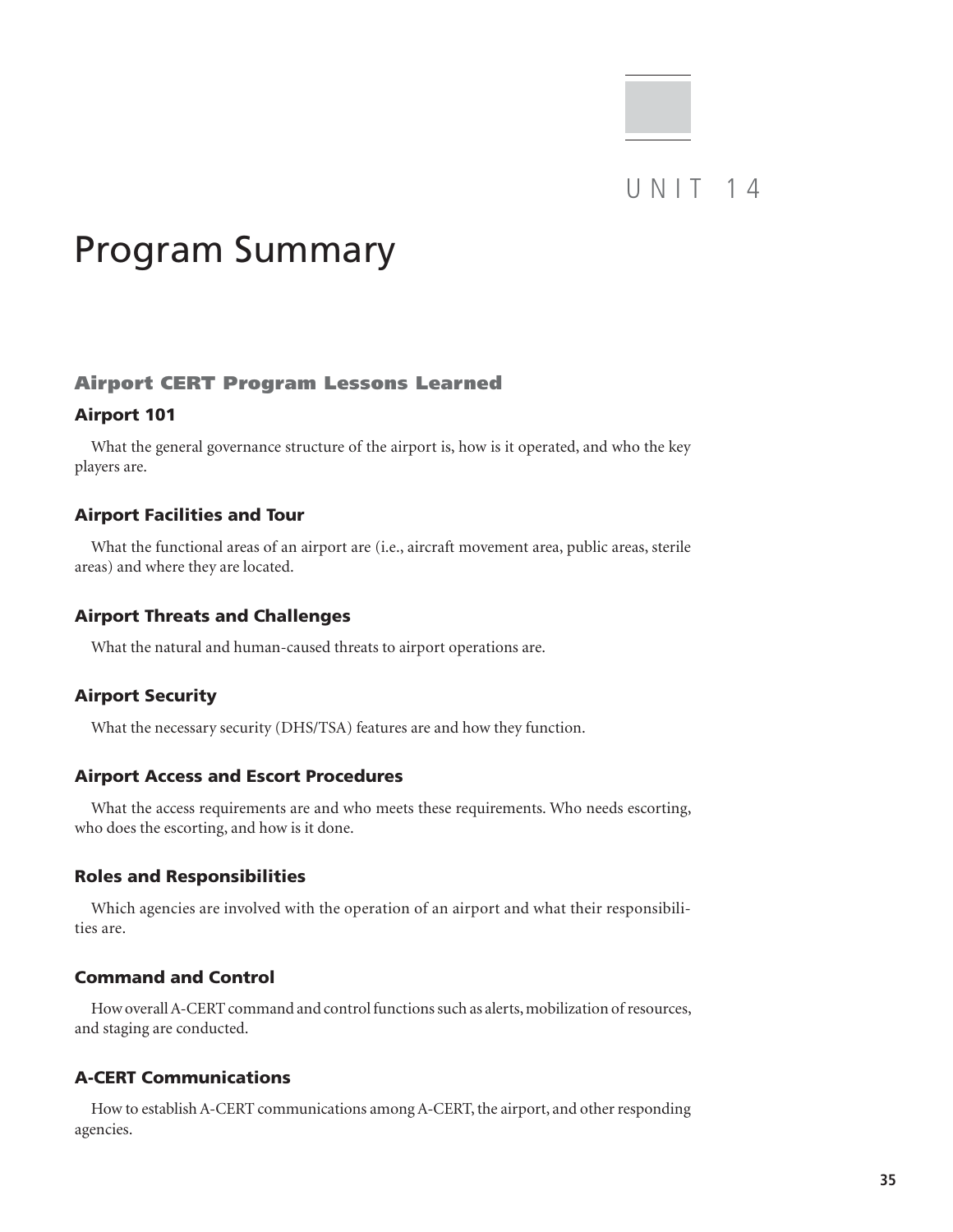#### Airport Safety

What the safety procedures and hazards are at the airport and how to operate safely around these hazards or avoid them.

#### A-CERT Resources

What resources are available to or required of A-CERT members and where they are located, accessed, and managed.

#### Public Information

What the airport policies and procedures are for disseminating information to the public or dealing with the media.

#### Additional A-CERT Training

What additional training and resources are available to A-CERT members.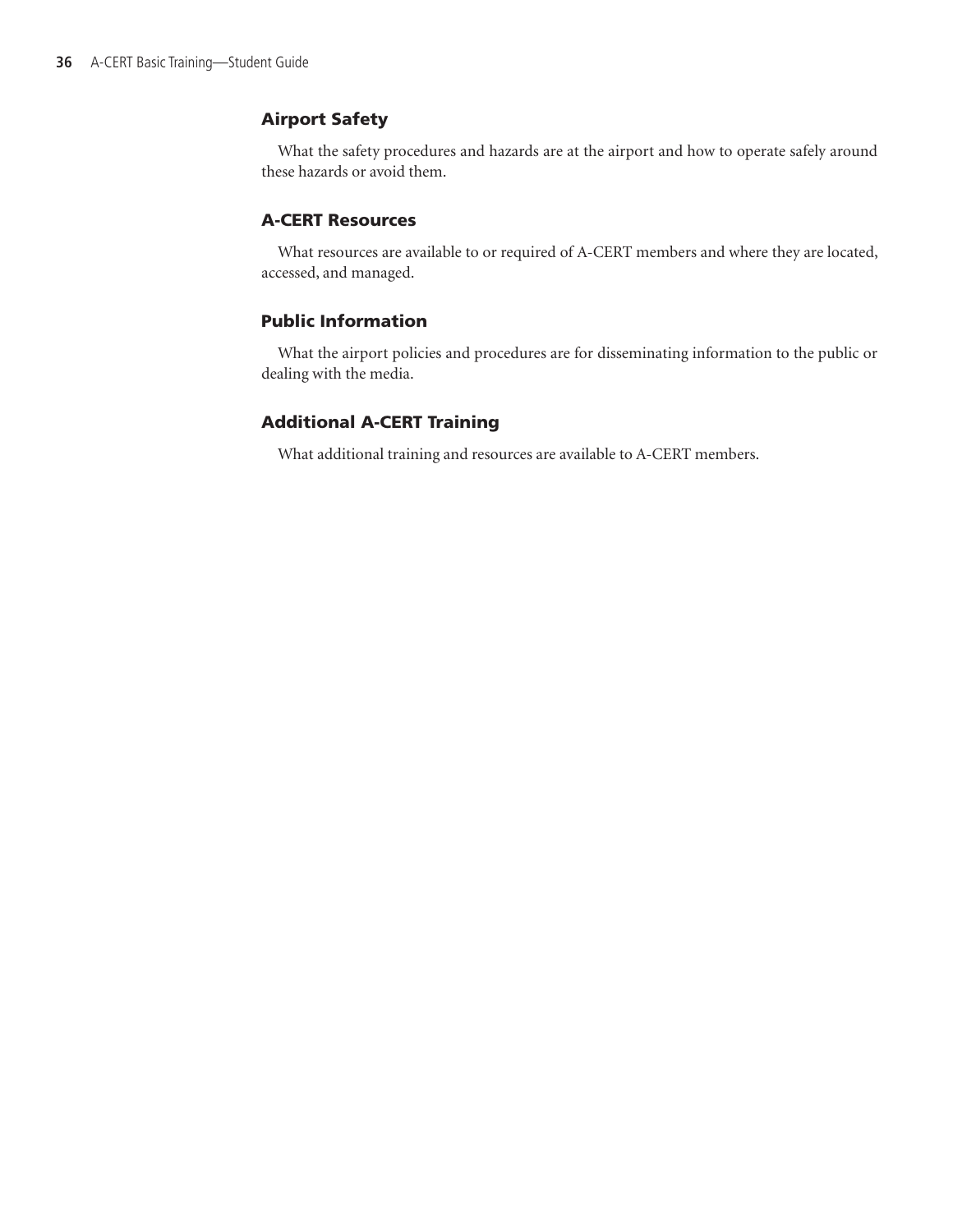### UNIT 15

# Resources and Additional Material

#### Resources

**The following is a list of additional resources:**

- • **American Association of Airport Executives** http://www.aaae.org/about\_aaae/
- • **FAA Acronyms** http://www.faa.gov/airports/resources/acronyms/
- • **FAA Aircraft Rescue and Fire Fighting (ARFF)** http://www.faa.gov/airports/airport\_safety/aircraft\_rescue\_fire\_fighting/
- • **FAA Airport Safety Resources** http://www.faa.gov/airports/airport\_safety/
- • **National CERT Website** http://www.fema.gov/community-emergency-response-teams
- • **Transportation Research Board, Airport Cooperative Research Program** http://www.trb.org/ACRP/ACRP.aspx

#### Definitions

**Air Carrier Operation:** The takeoff or landing of an air carrier aircraft, including the period of time from 15 minutes before until 15 minutes after the takeoff or landing.<sup>5</sup>

**Airport Operating Certificate:** A certificate, issued under 14 CFR Part 139, for operation of a Class I, II, III, or IV airport.6

**Air Operations Area (AOA):** Geographic location that includes aircraft movement area, aircraft parking areas, loading ramps, safety areas, and any adjacent areas (such as general aviation areas) that are not separated by adequate security systems, measures or procedures. This area does not include the secured area.<sup>7</sup>

**Airport:** An area of land or other hard surface, excluding water, that is used or intended to be used for the landing and takeoff of aircraft, including any buildings and facilities.<sup>8</sup>

<sup>5</sup> http://www.ecfr.gov/cgi-bin/text-idx?c=ecfr&SID=ec6249cd7a6be8e994005a3da6f0704e&rgn=div8&view=text&node=14: 3.0.1.1.14.1.3.3&idno=14

<sup>6</sup> *Ibid.*

<sup>7</sup> Pg 1, http://www.faa.gov/documentLibrary/media/Advisory\_Circular/150\_5210\_5d.pdf.

<sup>8</sup> Pg A-7, http://www.faa.gov/air\_traffic/publications/ATPubs/AIM/aim.pdf.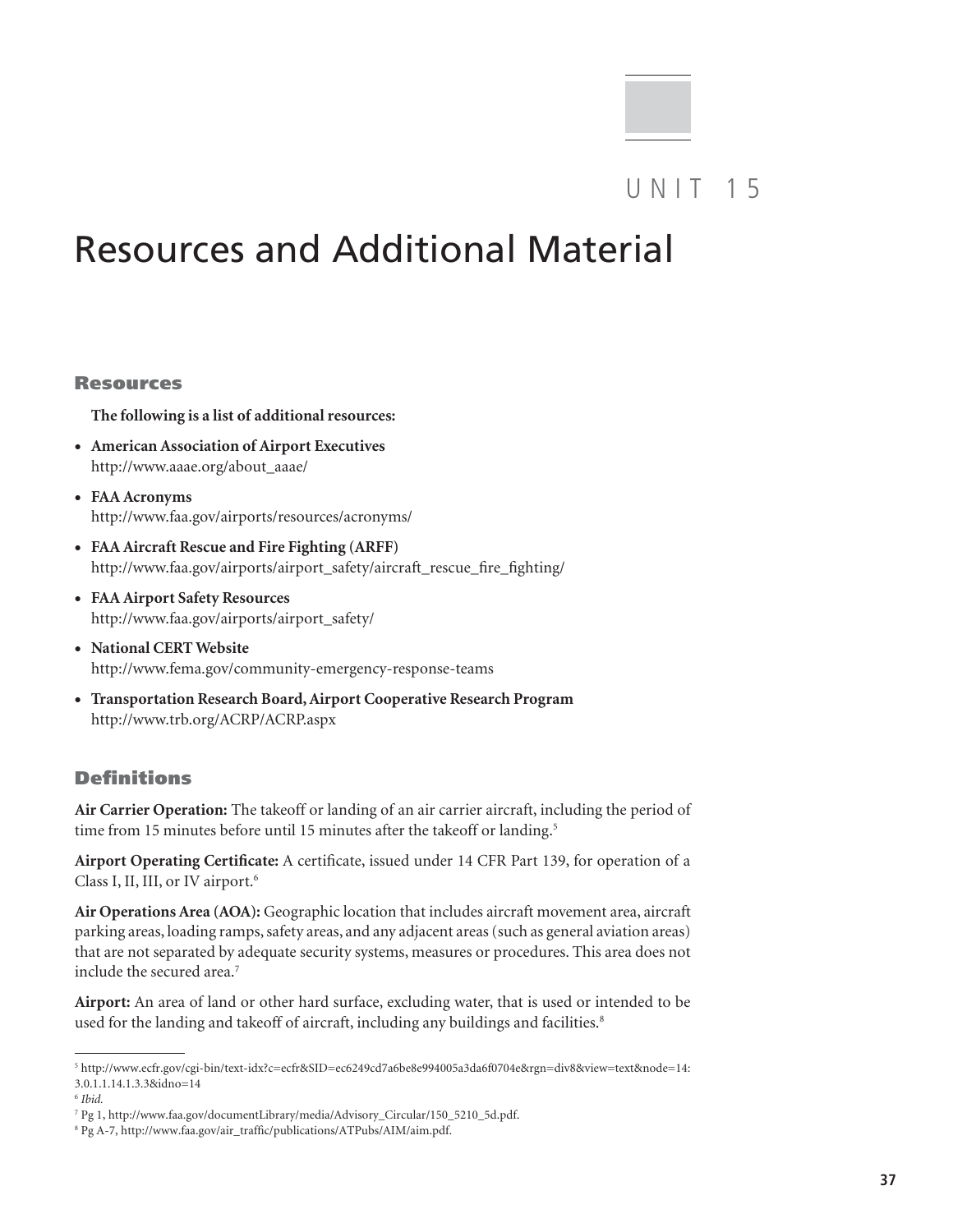**Airside:** The portion of an airport that contains the facilities necessary for the operation of aircraft. Airside involves a system of aircraft movement areas (e.g., runways, taxiways, ramps) associated with activities in support of aircraft operations, access to which is controlled.<sup>9</sup>

**Egress:** The action or right of going or coming out.<sup>10</sup>

**FAR Part 139:** FAR pertaining to commercial service airports service aircraft with at least nine seats on board.

**Foreign Object Debris (FOD):** Any object, live or not, located in an inappropriate location in the airport environment that has the capacity to injure airport or air carrier personnel and damage aircraft.<sup>11</sup>

**Incursion:** A hostile entrance into a territory.<sup>12</sup>

**Ingress:** The action or right of entering.13

**Landside:** The portion of an airport that provides facilities for the processing of passengers, cargo, freight, and ground transportation vehicles. Landside areas include public parking areas, walkways, ground transportation facilities, and all other non-airside areas.<sup>14</sup>

**Movement Area:** The runways, taxiways, and other areas of an airport used for taxiing, takeoff, and landing of aircraft, exclusive of loading ramps and aircraft parking areas.<sup>15</sup>

**Non-movement Area:** Areas of an airport where airlines park or stage their airplanes for service, refueling, and passenger boarding and disembarking.

**Secured Area:** A portion of an airport where aircraft operators have a security plan for enplaning and deplaning passengers and sorting and loading baggage, as well as any adjacent areas that are not separated by adequate security measures.16

**Security Identification Display Area (SIDA):** Limited access areas of an airport that require a badge issued in accordance with procedures in CFR 49 Part 1542.17

#### Acronyms and Abbreviations

| AAAE        | American Association of Airport Executives |
|-------------|--------------------------------------------|
| AAR         | After Action Review                        |
| A-CERT      | Airport Community Emergency Response Team  |
| <b>ACRP</b> | Airport Cooperative Research Program       |
| ADA         | Americans with Disabilities Act            |
| AEP         | Airport Emergency Plan                     |
| AMA         | Aircraft Movement Area (FAA term)          |
| AOA         | Air Operating Area (TSA term)              |
| <b>ARC</b>  | American Red Cross                         |
| <b>ARES</b> | Amateur Radio Emergency Service            |
|             |                                            |

<sup>9</sup> Price, Jeffrey C. *Planning, Construction and Environmental.* American Association of Airport Executives, 2011, p 3.

<sup>10</sup> http://www.merriam-webster.com/dictionary/egress

<sup>11</sup> http://www.faa.gov/airports/airport\_safety/fod/

<sup>12</sup> http://www.merriam-webster.com/dictionary/incursion

<sup>13</sup> http://www.merriam-webster.com/dictionary/ingress

<sup>14</sup> Price, Jeffrey C. *Planning, Construction and Environmental.* American Association of Airport Executives, 2011, p 3.

<sup>15</sup> Pg M-6, http://www.faa.gov/air\_traffic/publications/ATPubs/AIM/aim.pdf.

<sup>16</sup> http://www.ecfr.gov/cgi-bin/text-idx?c=ecfr&SID=160b3e3570409844752123d9bead6123&rgn=div5&view=text&node=1 4:3.0.1.3.24&idno=14#14:3.0.1.3.24.1.3.2

<sup>17</sup> Pg 2-3-31, http://www.faa.gov/air\_traffic/publications/ATPubs/AIM/aim.pdf